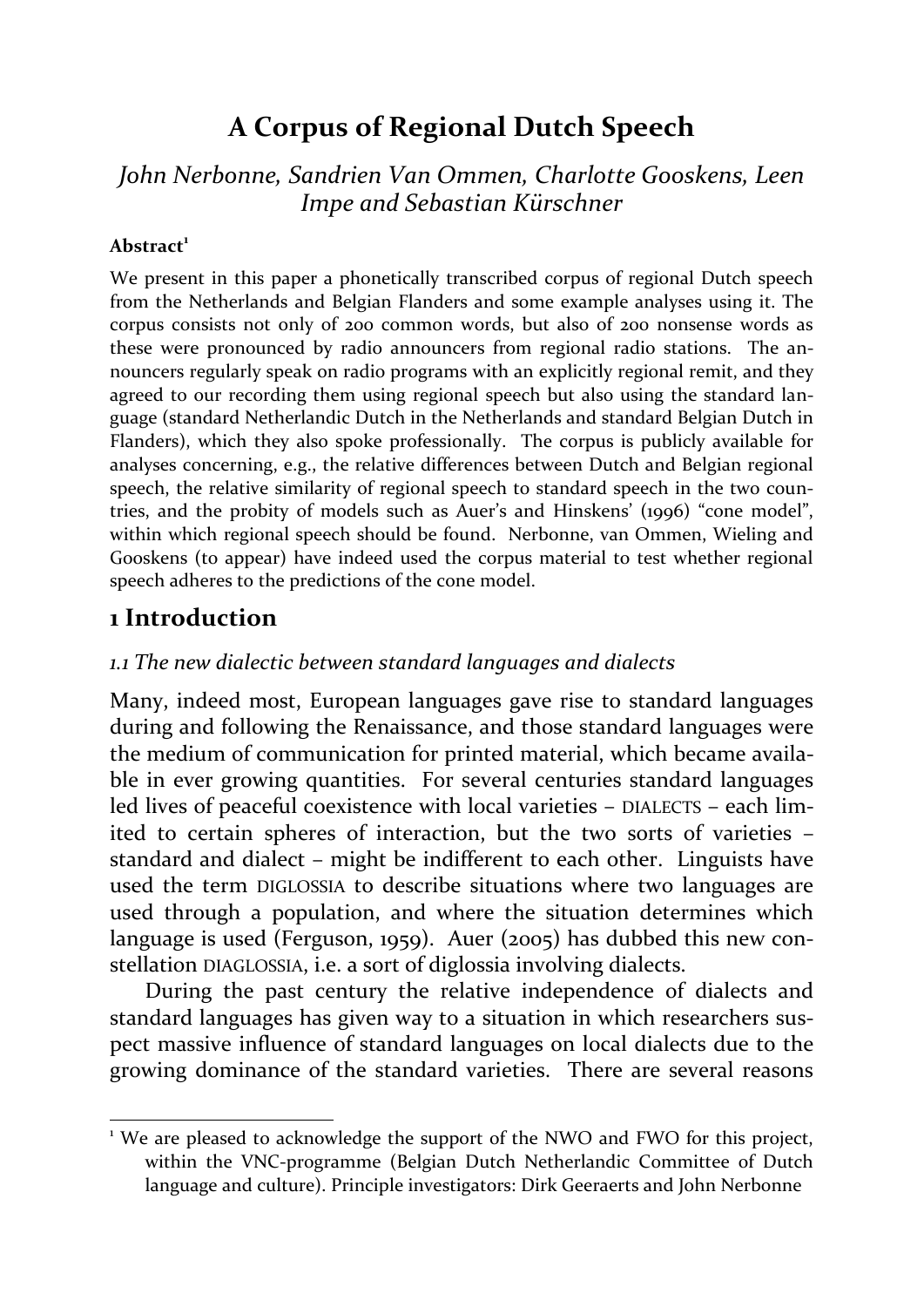for the growing importance of standard languages. The mobility of language users has increased a great deal, meaning not just short-term mobility due to tourism or commerce, but the long-term mobility due to people moving house from one part of a country to another. Compulsory education, normally involving the standard language, or some (mildly) accented version of it, has become the norm all over Europe. Finally, radio and television have become pervasive and were for many years broadcast exclusively in the standard language (and indeed, not all countries broadcast in non-standard varieties).

The reasoning behind the sociolinguistic suspicion that standard languages are probably influencing the dialects seems unassailable, and we shall present the dominant model of how dialects and standards interact in Section 3 (below. As empirical scientists we wish to examine regional speech in detail and test hypotheses about the putative influence of the standard empirically. This was the motivation for undertaking the research that resulted in our compiling the corpus.

### *1.2. The Project*

The corpus of standard and regional Dutch language material consists of transcriptions of isolated words, pronounced in the Belgian and Netherlandic Dutch standard, as well as in eight regional varieties from both the Netherlands and Flanders. These samples of regional speech are regionally accented, are intended to be comprehensible in an entire region (and not just in a single village), and are thus differentiated from the formal standard and the base dialects. The current paper motivates the collection of the corpus material, provides a description of it, sketches some of the phonetic relations among the different language varieties in Belgian and Netherlandic Dutch, and suggests directions for further research.

The material presented in this paper was gathered for the project 'The mutual intelligibility of language varieties in the Low Countries'. The recordings (without the transcriptions) have already been presented in part in Impe, Geeraerts and Speelman (2008) and in Impe (2010), and the corpus of transcriptions (in X-SAMPA IPA) is made freely available at [www.let.rug.nl/nerbonne/papers](http://www.let.rug.nl/nerbonne/papers) (search for this paper).

The intelligibility project required that a large number of words common to the Dutch of the Netherlands and the Dutch of Belgium be pronounced and transcribed as they would occur in the standard and in regional speech. This was necessary because the project wished to compare different factors which might contribute to the (lack of) mutual intelligibility of Dutch language varieties in the Low Countries (i.e. Flanders and the Netherlands). The different factors under investigation were e.g. atti-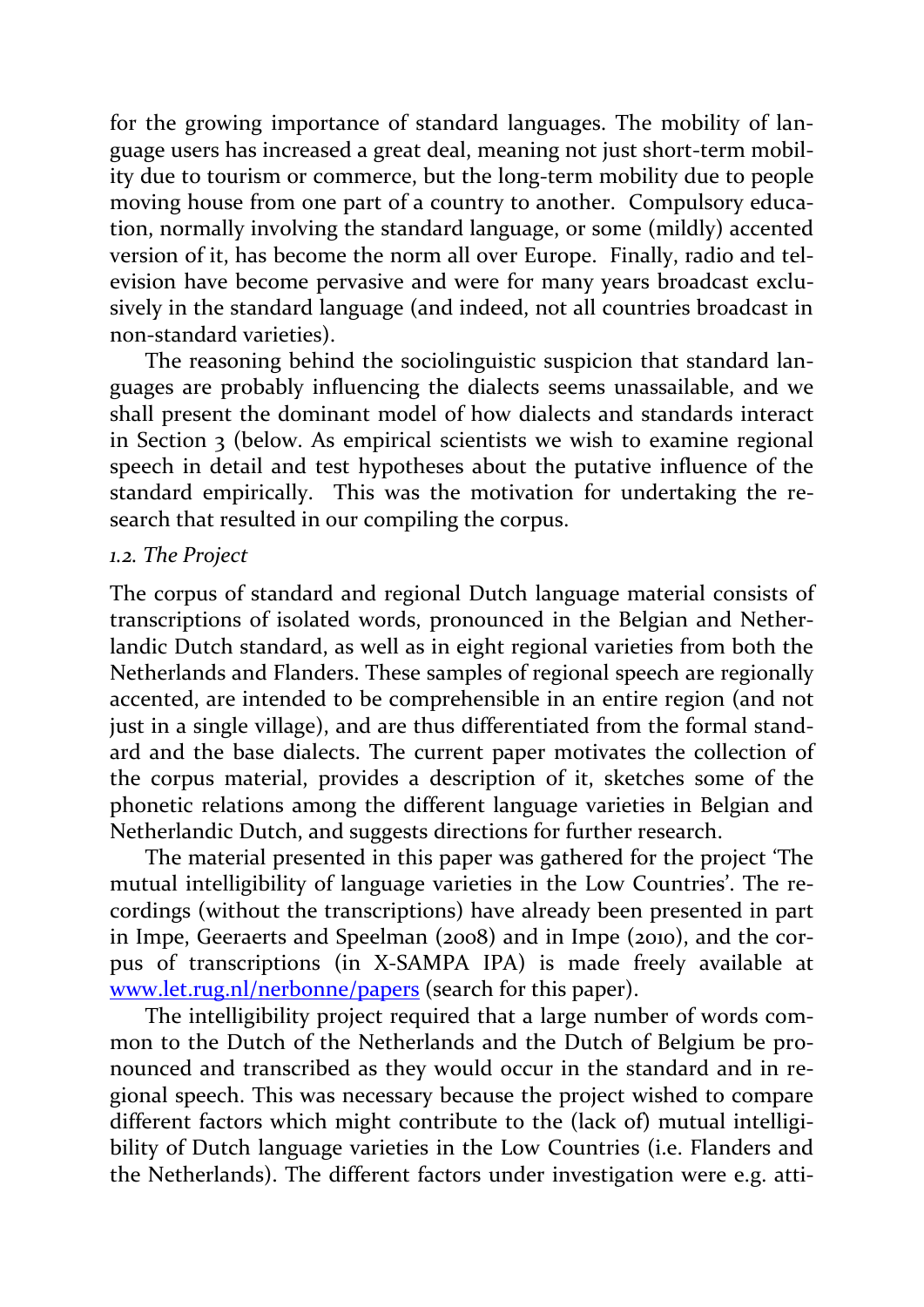tudinal determinants, familiarity and linguistic differences (Impe, 2010). In the current paper we focus on the last potential determinant, as measuring pronunciation differences requires that material be available in phonetic transcription. Studies on Scandinavian languages have shown that some linguistic differences between closely related language varieties correlate strongly with mutual intelligibility (Gooskens, 2007; Gooskens, Heeringa and Beijering, 2009). The term LINGUISTIC DISTANCE indicates a measurable difference between language varieties, and, in intelligibility research, it often refers to the phonetic and/or lexical differences among them. Other linguistic differences, such as syntax or morphology, have not yet been proven to significantly influence mutual intelligibility in related varieties. Of all linguistic factors the phonetic distance, e.g. measured using the Levenshtein distance (see Heeringa, 2004; Nerbonne and Heeringa, 2009), has been found to correlate most strongly with mutual intelligibility (Gooskens, 2007).<sup>2</sup> In Section 4 (below) we sketch the result of measuring phonetic distances between several Dutch language varieties. In the future we plan to compare mutual intelligibility scores of subjects from the same regions the material originates from.

Although the project that funded the data collection and corpus creation sought to investigate whether the phonetic distances between Netherlandic and Belgian Dutch language varieties are indeed a determinant of intelligibility, the data also provides insight into the phonetic relations between regional speech and standard varieties in the Low Countries as well as insight into the differences between the Belgian and Netherlandic Dutch language multidimensional speech continuum. To illustrate what we mean by this we introduce Auer's and Hinskens' (1996) conical model, which is presented in Fig. 1.

### *1.3 Related Work*

 $\overline{a}$ 

Auer and Hinskens (1996) elaborate a *cone model* to illustrate the modern dynamic between base dialects and standard languages. There is a base of local dialects, some of which have existed from centuries, as well as an apex, representing the standard language. Some speakers address an audience larger than their local village, but cannot or will not use the standard. It may be difficult for them to use the standard, but they may also wish to display loyalty to their region. Such speakers naturally adopt an intermediate form of speech.

<sup>&</sup>lt;sup>2</sup> A weaker correlation has been found for lexical distance, whereas a direct relationship between extra-linguistic factors such as contact and attitude and mutual intelligibility (see Gooskens, 2006 for a discussion) has been difficult to prove.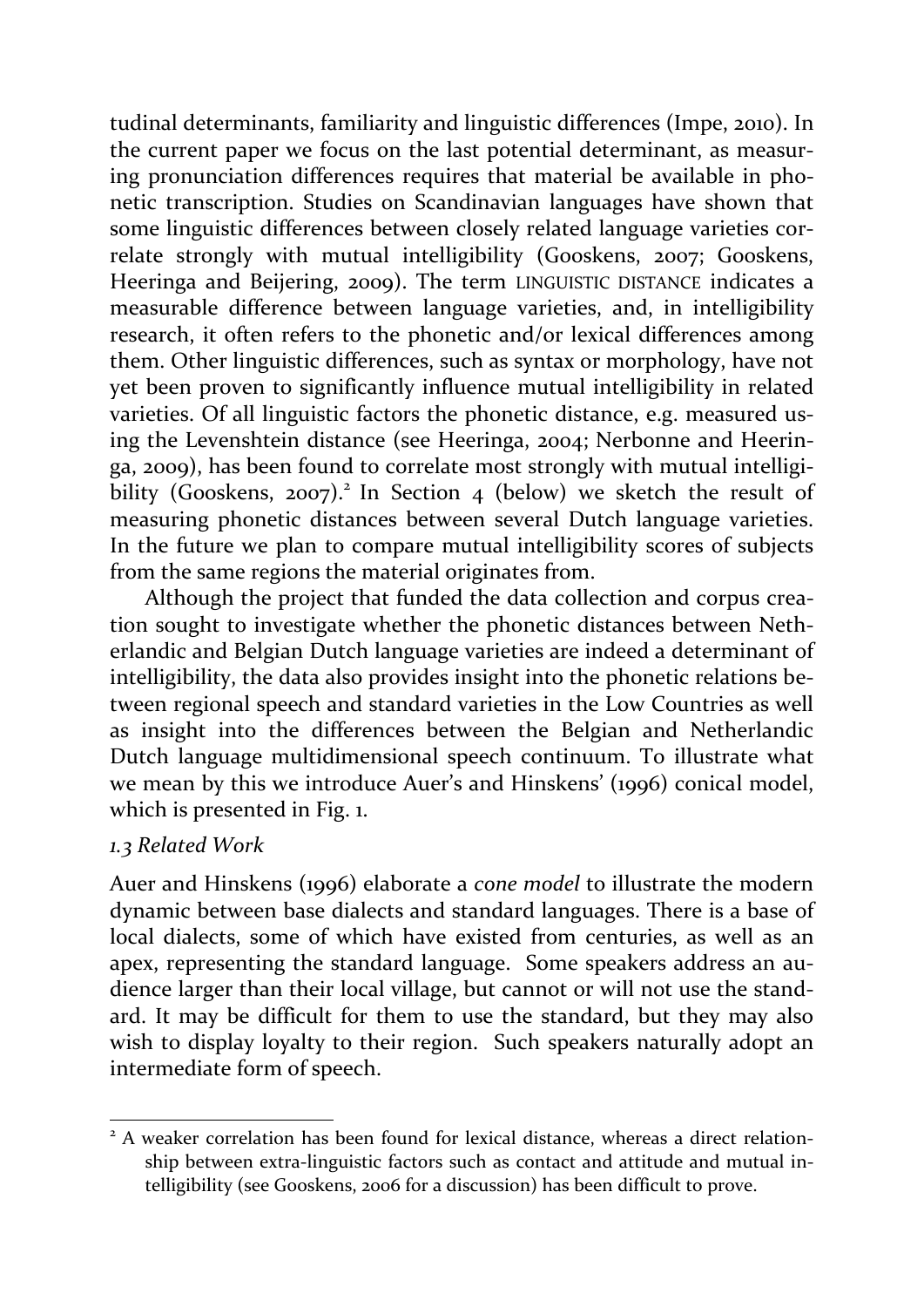standard (spoken/written)



*Fig. 1. Auer's (2005) cone-shaped speech continuum, with base-dialects, regiolects, regional standards and spoken/written standards. Advergence of base dialects to each other and the standard leads to intermediate, regional, varieties.*

Fig. 1 differentiates between horizontal and vertical relations: horizontal relations are e.g. relations among different geographical dialects, whereas vertical relations are relations among types of speech, e.g. standard, regional and dialectal speech. The diagonal arrows in the model depict the idea that regional speech may vary not only on a horizontal level, but also on a vertical level. The arrows pointing towards the "regiolects",<sup>3</sup> originating from the standard and the base dialects, symbolize the convergence of varieties, the influence of the standard on regional speech which we discussed in the introduction. Although the peak of the cone might suggest that standard varieties themselves admit no variation, this is of course not the case, as even carefully produced standard speech often contains traces of regional "color". Since we are interested in the functions of standard speech in regions with differing dialects, we deliberately collected samples of standard speech from speakers of different regions (see below).

We agree that this cone is well motivated in situations such as the one in the modern Netherlands and Belgium, where the vast majority of dia-

1

<sup>&</sup>lt;sup>3</sup> The term 'regiolect'is theory laden and might be restricted to types of speech that conform to the cone model. If we used the term to refer to our samples, we would seem to assume that the samples conform to the cone model, exactly what we test in Section 4.1, which would be a straightforward case of the *petititio principia* fallacy, something which would dismay Prof. Van Heuven. So we shall avoid referring to our samples as samples of 'regiolects' here.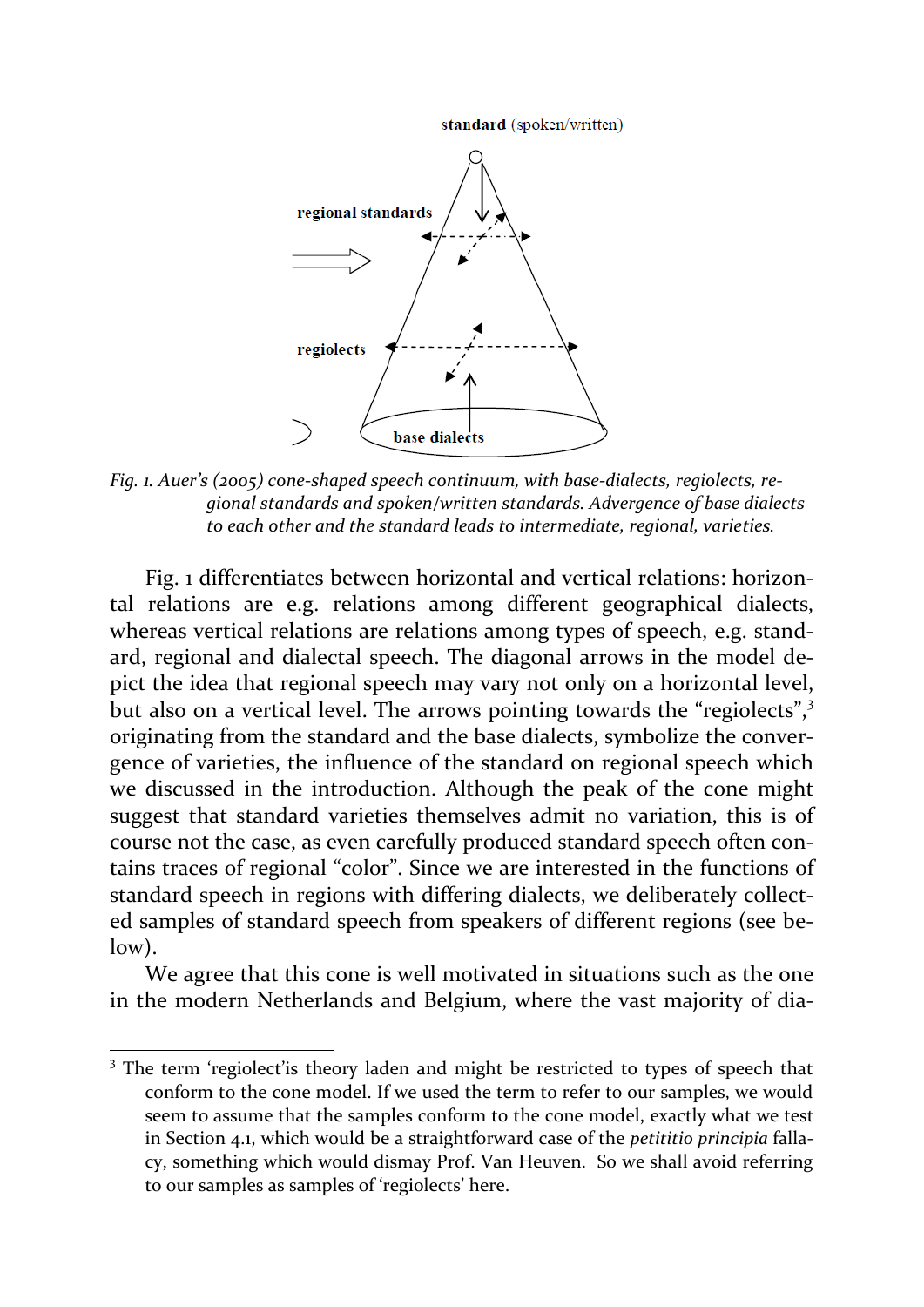lect speakers also use standard Dutch regularly, albeit with different degrees of proficiency. It is only natural to see intermediate speech forms arise where some speakers are motivated to sound regional but nonetheless remain comprehensible to a larger group. But we also note that it is difficult to remain within the cone in a natural way. We return to this in the conclusion.

### *1.4 Belgian and Netherlandic Dutch*

Dutch is particularly complex in its interactions between "standard" and local languages because in fact there is not one, but two standards, one for each national community.



*Fig. 2 Auer's (2005) model of a two-standard diaglossic situation, where separate standards have evolved.*

Dutch has been described as a pluricentric language (Deprez, 1997; Geerts, 1992). The formal (written) standard does not differ much between Belgian and Netherlandic Dutch, but the spoken standards have phonetically diverged (van der Velde, 1996), resulting in two separate (but closely related) standard varieties. Fig. 2 is a schematic representation of such a situation.

Both in the Netherlands and in Flanders, standardization is taking place, leading to a loss of (base) dialects and shift in the function of these dialects as markers of local identity, i.e., as allegiance to a particular region. As, e.g., Grondelaers et al. (2001) note, the standardization in Belgian Dutch set in at a much later stage than in most other European languages (French was the language of the government and administration until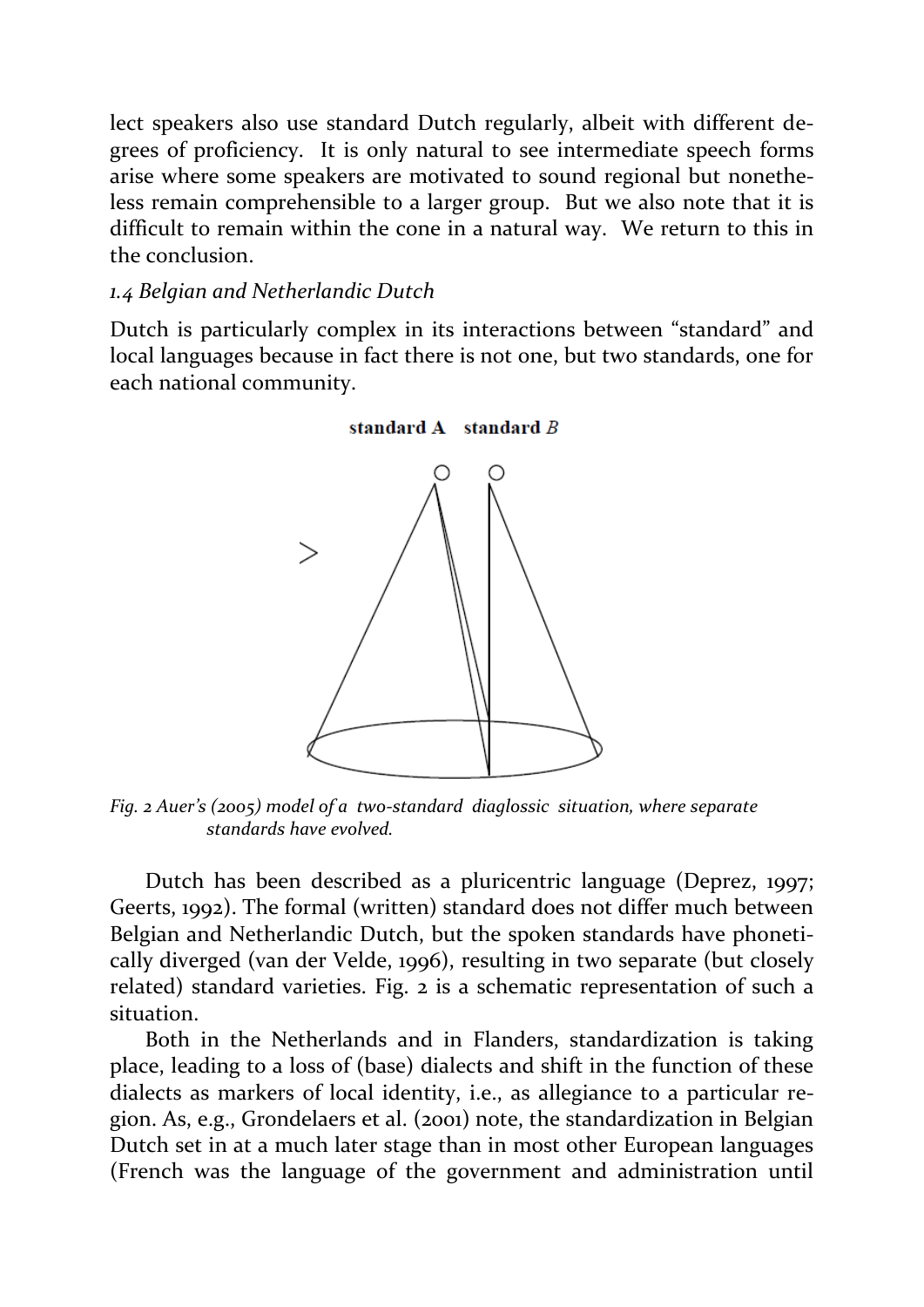1898), and Belgian standardization has not yet been completed according to many linguists. The Belgian situation is complicated further by the existence of a less formal spoken standard together with a more formal one used both in speech and in writing. This less formal standard is used only in speech, never in writing and is referred to variously as COLLOQUIAL BELGIAN DUTCH (CBD), or *tussentaal* 'in-between language' (Taeldeman 1993) and otherwise (Impe, 2010:27).

# *1.5 This study*

In this study we shall seek empirical information about regional speech that might illuminate some of the issues above. In particular we shall address the following research questions.

(1) a. Are the various forms of regional speech phonetically equally similar to the standard variety?

b. Does a regional speech form's similarity to the standard correlate with the region's social prestige?

(2) a. Are phonetic distances between the regional speech of the different Belgian regions and the Belgian standard larger than the corresponding distances in the Netherlands?

b. Is regional Belgian speech more varied than regional Netherlandic speech? Are phonetic distances in the Belgian speech from different regions larger than the distances among the Netherlandic Dutch regions?

As we shall need a corpus of regional speech to do this, we shall also take care that the corpus is rich enough to support other investigations as well. Section 2 presents the corpus material, section 3 the data analysis technique, and section four examines four issues concerning regional speech using this corpus. We discuss our results in a concluding section 5.

# **2 Material**

# *2.1 Regions.*

Ten varieties of the Dutch language, namely the Netherlandic and Belgian Dutch standard varieties as well as four regional varieties in both countries, were selected for the corpus. In each country, one of the regional varieties was selected from a central area, two from peripheral areas and one from an intermediate area (cf. Figure 3).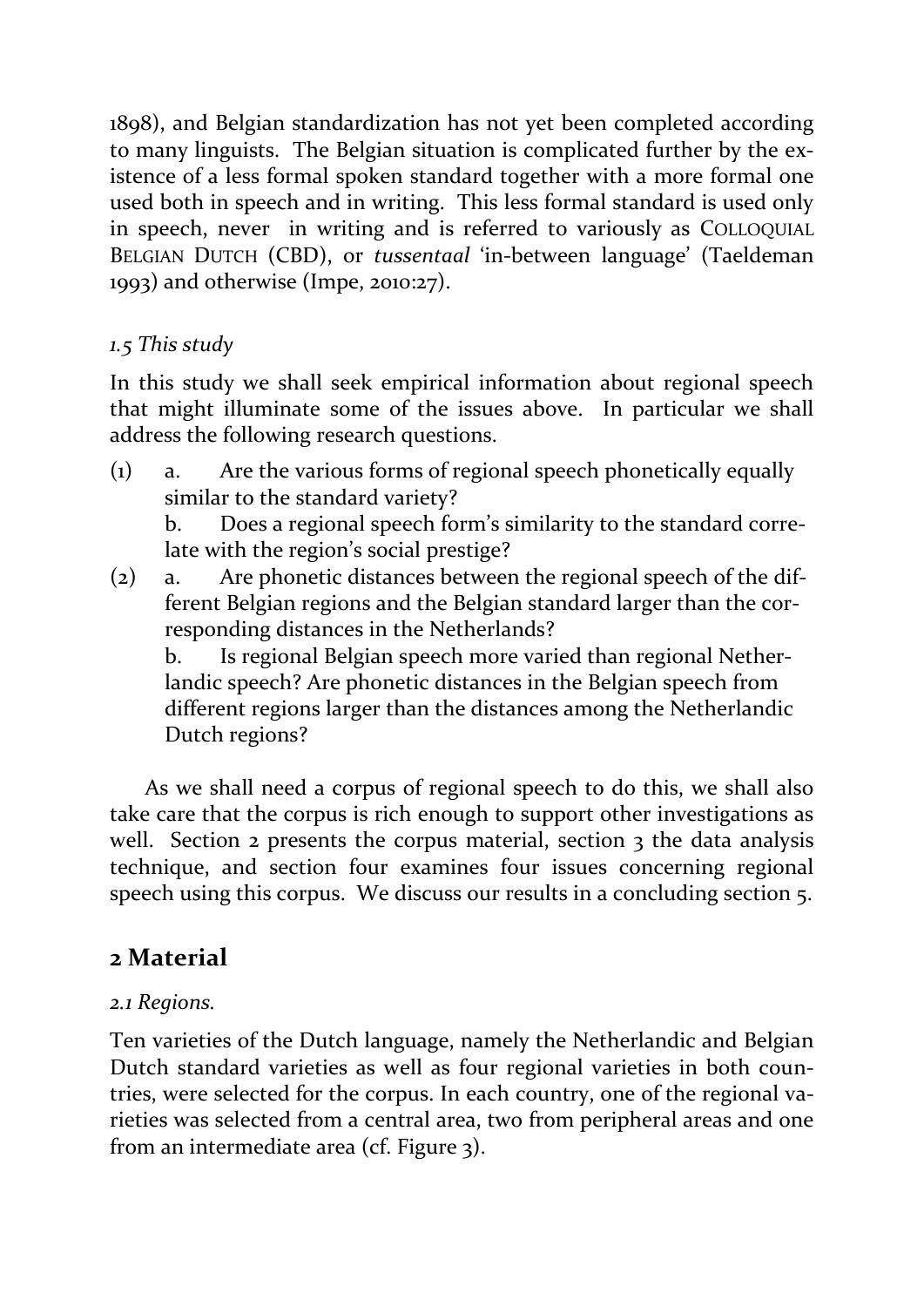

*Fig. 3. Map of Flanders and The Netherlands*

The areas chosen differ with respect to their political and economic importance in their respective countries. The regions Brabant and Randstad are the most central areas, e.g., containing the capital cities<sup>4</sup> in Flanders and the Netherlands, respectively. Besides the regions' economic and cultural importance both regions have dominant positions in the media in their respective countries. The regions West Flanders, Belgian Limburg, Groningen and Dutch Limburg, on the other hand, are peripheral areas, where dialectal language use is allegedly better preserved than in the other areas. The regions Antwerp and North Brabant are considered intermediate areas: they are closer to the central region than the peripheral areas.

#### *2.2 Items.*

 $\overline{a}$ 

The corpus consists of different pronunciations of a list of 200 words and 200 non-words. Half of the existing words are bi-national words, i.e. words that are spoken frequently both in the Netherlands and in Flanders. The other half consists of national words, of which 50 are typically Netherlandic Dutch and 50 are typically Belgian Dutch.

Table 1 contains some examples of bi-national and national words. See the appendix for a complete list. The typicality of the national words was checked using a Stable Lexical Marker Analysis (Speelman, Grondelaers

<sup>&</sup>lt;sup>4</sup> The working assumption is that the prestige of a region increases when the capital city of a country is situated in or near the region.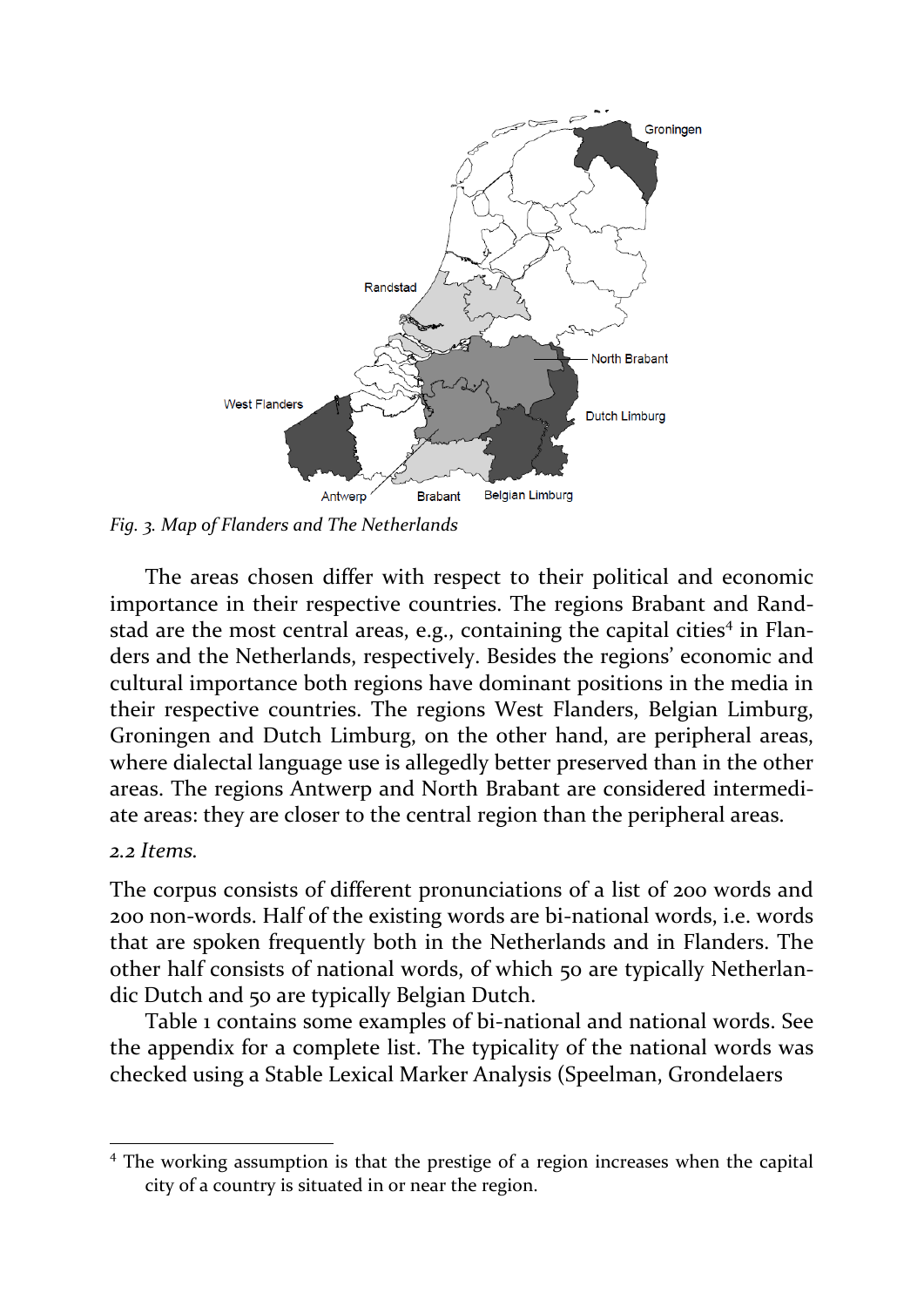| <b>Belgian Dutch</b> | <b>Netherlandic Dutch</b> | translation             |
|----------------------|---------------------------|-------------------------|
| boom                 | boom                      | tree                    |
| verhaal              | verhaal                   | story                   |
| aandacht             | aandacht                  | attention               |
| kuisen               | schoonmaken               | to clean                |
| ambetant             | vervelend                 | annoying                |
| verschieten          | schrikken                 | to be scared/frightened |

*Table 1 Bi-national (grey) and typically Belgian and Netherlandic Dutch words (white).*

and Geeraerts, 2008), a statistical test that selects typical elements in a corpus. This test was done on two large corpora (viz. an online football forum corpus and the corpus of spoken Dutch (CGN)). To check if the words are familiar to language users, a pilot study was conducted with 50 subjects, confirming the classification (Impe 2010). The selected words are suitable for regional pronunciation, as they contain sounds speakers can produce with typical regional cues. These sounds are e.g. short vowels (for which openness and advancement are known to differ between varieties), long vowels (some of which in standard Netherlandic Dutch and some Belgian Dutch varieties are pronounced as diphthongs), diphthongs (which are pronounced as monophthongs in some varieties), trills and fricatives (differing in place of articulation and voicing), and the [ən] endings of verbs (in which either [ə], [n] or both are apocoped while preserving syllabicity, or both are deleted).

We include not only existing words but also made-up words in our data collection in order to facilitate comparisons involving the importance of lexical recognition for perceptions of differences. The made-up material cannot be recognized lexically, so perceptions of its unnaturalness or "foreignness" cannot depend on its being recognized. The non-words are based on a set of 20 existing, bi-national, words. All non-words are constructed by making a small number of changes to the original word, rendering a word that is either phonotactically, morphotactically or semantically plausible in Dutch. A complete list can be found in the appendix of this paper (below).

Examples of phonotactically plausible non-words are: *sleem, mils* and *bafoor*. They are strings of sounds that sound like a Dutch word but do not consist of morphemes carrying meaning. Since some morphotactically plausible non-words consist of a phonotactically plausible syllable, combined with a Dutch morpheme, one could say they are inflected nonwords. Examples are *hoelig* (this might be seen to correspond with the English non-word 'hul-ish') and *deparatie* (corresponding to the English non-word 'deparation').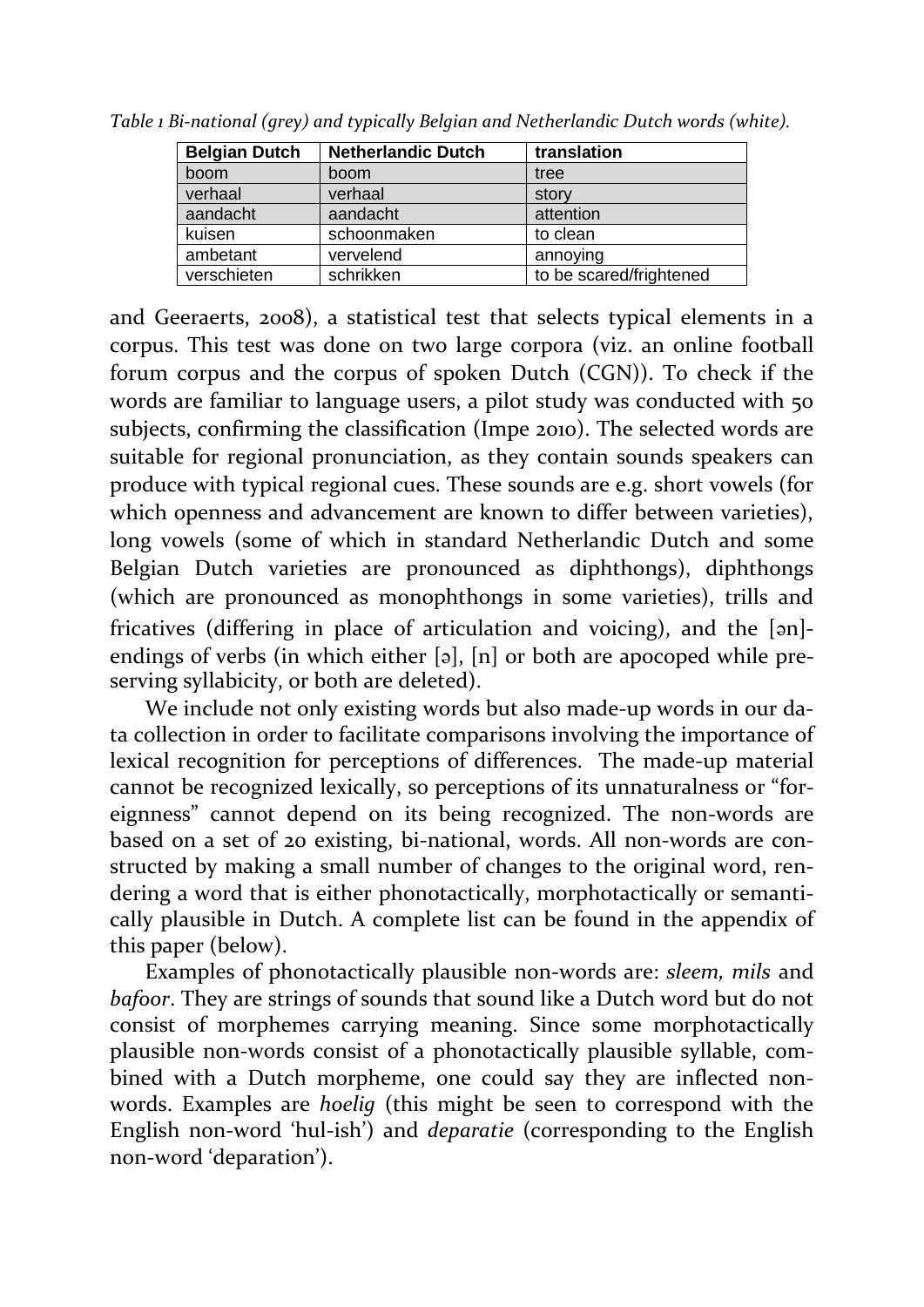Semantically plausible non-words are strings deriving from two existing lexical morphemes which in combination do not form existing words. Examples of semantically plausible words: *vaasgeur* ('vase smell'), *bosknecht* ('forest servant'), *rookbeek* ('smoke creek').

We verified that all non-words indeed did not exist, using both dictionaries and the internet, and using a pilot study. Subjects were asked to fill in a 7-point scale on how certain they were whether a target was or was not an existing word (Impe, 2010).

#### *2.3 Recordings.*

The 8 different regional varieties are obtained by having the 400-item list pronounced by one professional speaker from each of the different regions and recorded in sound-proof radio studios with high-quality audio equipment. The eight speakers were all male radio announcers/commentators on regional radio stations. They were all accustomed to using both regional speech and standard Dutch in their work as radio announcers, and it was unproblematic for them to switch from regional to standard speech. They were all born and raised in the region they worked in at the time of this study, i.e. the area in which they used regional speech professionally, and their age was between 27 and 34 years. The speakers were selected for voice quality to control for individual speaker variation as much as possible. Recognizing the existence of speech with a regional accent does not imply that a regional variety is a consistent and distinguishable linguistic system (Auer, 2005). How distant a regional accent is from the standard language may differ among speakers. In the instructions, the speakers were asked to use "informal regionally accented speech" comprehensible in the speaker's entire region. The speaker was thus referred to the situational context with respect to regional markers, as speakers adapt the degree of regionality of their speech to the communicative situation (Auer, 2005). In this way the regional variety is differentiated from both the formal standard and the local dialect. The speakers use regional speech on a daily basis for professional purposes, which means they have a delineated concept of regionally accented speech. Even though one speaker per region does not allow us to draw inferences on specific regiolects as varieties (which, as noted above, is already problematic), it does allow us to investigate the general positioning of regional speech in the sample of eight cases. Each of the speakers pronounced all 400 items in their own regional variety. Furthermore, each speaker pronounced 50 words and 50 nonwords from the list in their standard language (i.e. either standard Netherlandic Dutch or standard Belgian Dutch), resulting in the total of 400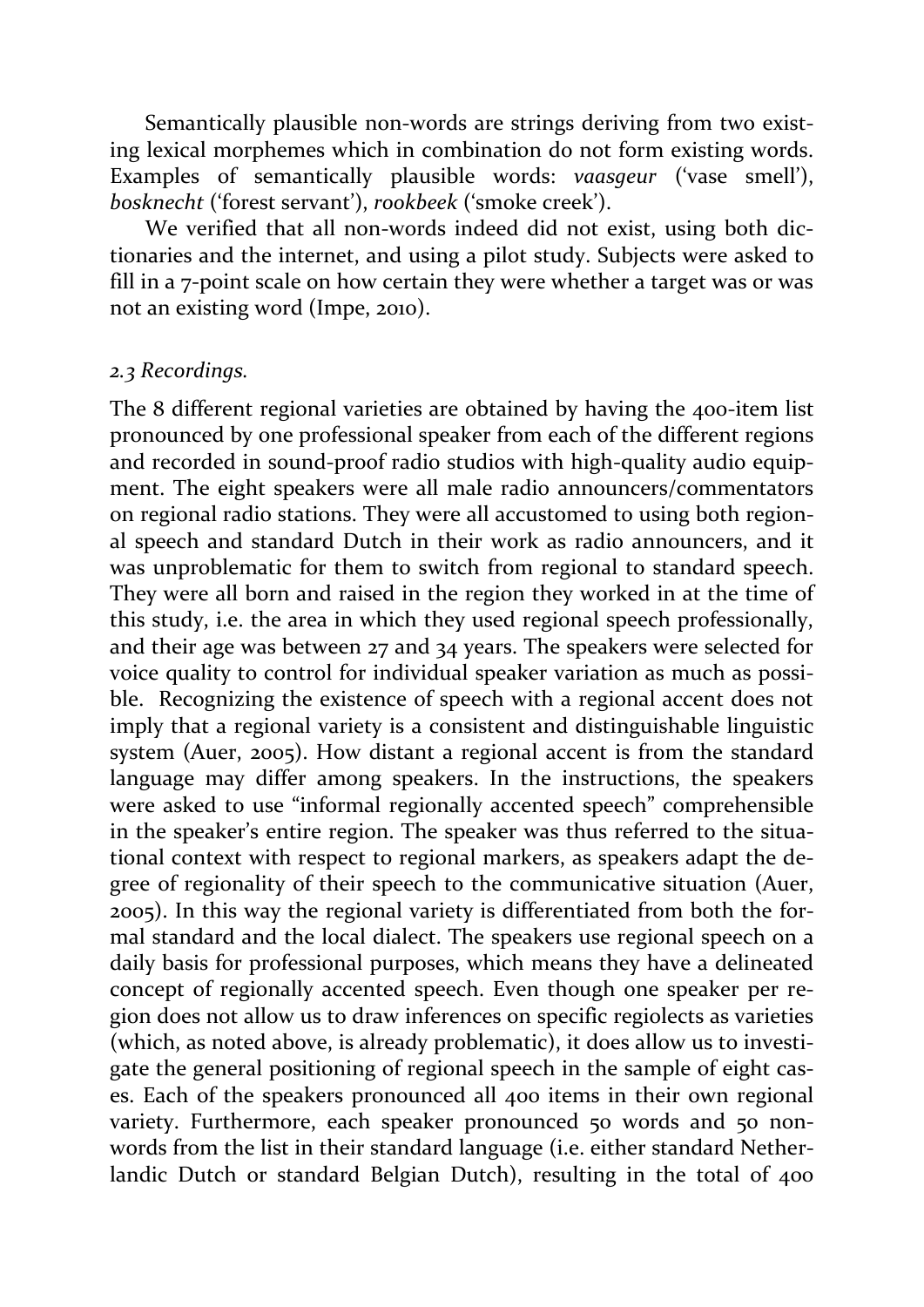"standard-language" pronunciations. We asked the speakers to use the standard language in eliciting the standard pronunciation, meaning the sort of speech they would use professionally (as radio announcers) when they were not working in specifically regional broadcasts. The distinction between standard speech and *tussentaal* (CBD) was not mentioned. The recordings referred to as standard language thus contain a mixture of four different speakers, of which all speakers pronounced 100 different items. We deliberately collected samples of "standard speech" from all the radio announcers in order not to compare regional speech to a single version of the standard, but to that version of the standard which would be heard locally in a given region. As we shall see below (Fig. 4) the local standards differed among themselves.

# **3 Method**

# *3.1 Transcriptions.*

The fact that the same words are pronounced in each variety makes it possible to compare the language varieties using the Levenshtein distance. The Levenshtein distance (see Nerbonne and Heeringa, 2010 for further elaboration) is a string distance measure that we shall use to compute phonetic distances between all pairs of the ten language varieties. This distance can be based on various comparisons (even using spectrograms), but in this case the comparison will be made using phonetic transcriptions. Levenshtein distance has been shown to correlate strongly with human judgments of pronunciation differences (cf. Heeringa 2004; Gooskens & Heeringa, 2004) and with behavioral measures of intelligibility (cf. e.g. Beijering et al. 2008, Gooskens 2007, Kürschner et al. 2008). We used the web application **Gabmap** for our calculations (Nerbonne et al. 2011). We refer the reader to earlier publications for an explanation of how the measurement is calculated, its variations and properties and how its results may be analyzed and visualized (Nerbonne & Heeringa 2010).

The Levenshtein distance is calculated for each pair of words and normalized on the basis of the word lengths in a set that is compared. The cumulative distance between two varieties is the mean normalized distance of all corresponding word pairs from the two varieties in question.

Due to time constraints not all items could be transcribed. 300 out of 400 items were transcribed in XSAMPA, a computer-readable transcription standard based on the IPA (International Phonetic Alphabet). The 300 items consist of 200 words and 100 non-words in 10 varieties, making a total of 3000 transcriptions, consisting of 2000 words and 1000 non-words.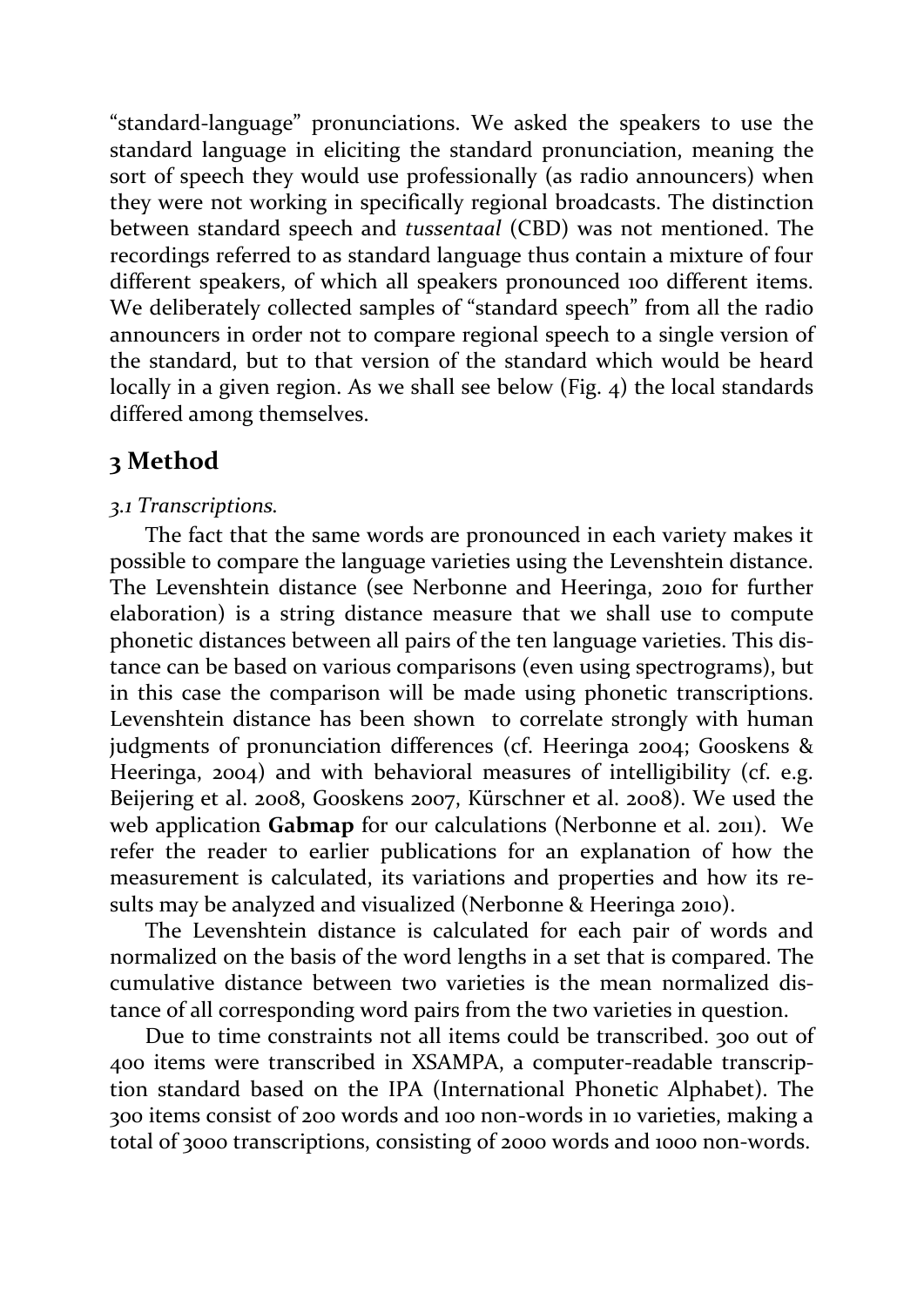Transcriptions are influenced by the linguistic background of the transcriber, the amount of detail the used and the choices transcribers make in "borderline" cases. To avoid such variation in the data induced by various transcribers, all transcriptions were made by one Netherlandic Dutch native speaker. The first 400 words were also individually transcribed by a second, non-native transcriber, after which the transcribers evaluated the transcriptions together and decided on the rules to be followed and symbols to be used during the task. The transcriptions of the Belgian Dutch varieties were checked by a Belgian Dutch native speaker

Only the transcriptions of the first transcriber (after the checks) are part of the material. As a reference system for the description of Dutch sounds, the sound system of the Goeman-Taeldeman-van Reenen project (GTRP) was used, as this was applied in the Belgian part of that project and as described by Wieling, Heeringa and Nerbonne (2007). This was important as we also wished to compare the regional speech with base dialects from the regional. See Table 2 for the symbols used in the current research.

A small set of diacritics was used to describe stress-assignment, devoicing, nasalization, syllabification and aspiration. The diacritics used in our transcriptions are given in Table 3.

# **4. Research Questions**

The corpus is suitable for addressing a number of questions concerning the relation of regional speech to standard varieties on the one hand and to the region's base dialects on the other.

# *4.1 Regional differences in speech*

As Auer (2005) notes, the space between standard(s) and dialects can be seen as a continuum, where regional speech does not necessarily constitute a separate variety, but is perhaps better seen as a by-product of basedialect leveling resulting in a kind of convergence toward the standard. The degree of convergence toward the standard may thus vary among dif ferent sorts of regional speech. It would be conceivable that all the instances of regional speech might take a common position in the continuum, at a common horizontal level, so that the various common forms of regional speech are equidistant to the standard. But regional speech patterns might vary and scatter to different position in the continuum, so that some are closer to the standard than others. As Auer (2005) and Videnov (1999) further note, the social prestige of a speech group influences the effect this group has on various varieties, including the standard lan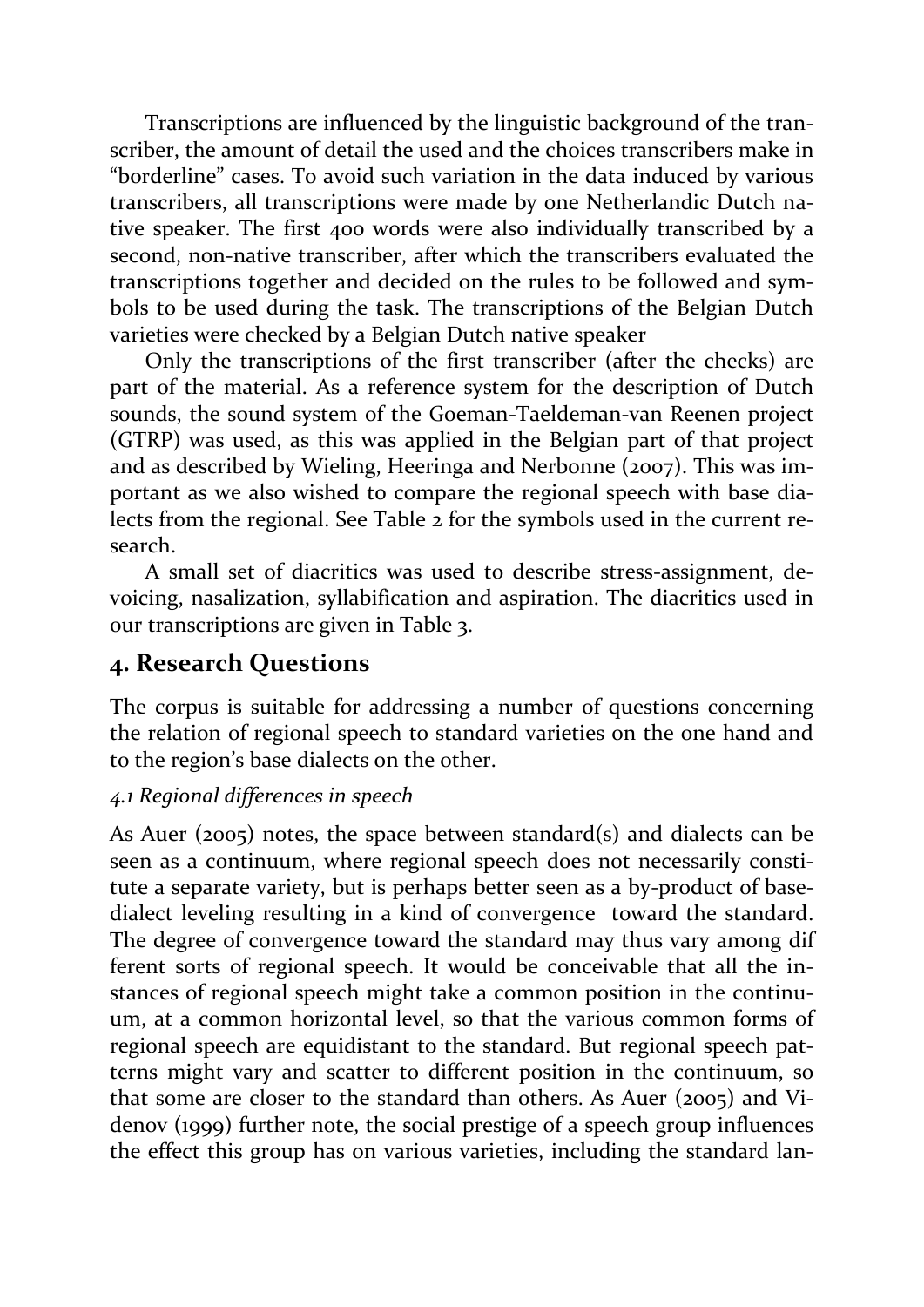guage. Following this reasoning, we might expect that the higher the prestige of a region, the closer the speech variety of this region will be to the

*Table 2. All symbols used in the transcriptions for both Belgian - and Netherlandic Dutch, given in IPA (above) and XSAMPA (below).*

| CONSONANTS (when in pairs, left is voiceless, right is voiced) |                                                |             |               |             |                                                       |              |             |                  |                 |               |      |               |  |
|----------------------------------------------------------------|------------------------------------------------|-------------|---------------|-------------|-------------------------------------------------------|--------------|-------------|------------------|-----------------|---------------|------|---------------|--|
|                                                                | bilab                                          | labdent     |               | dental      | alv                                                   | palv         | retr        | pal              | vel             | uv            | phar | glot          |  |
| plosive                                                        | $\mathbf b$<br>$\mathbf{p}$                    |             |               | t d         |                                                       |              |             |                  | $\bf k$         |               |      | 5             |  |
|                                                                | p b                                            |             |               | t d         |                                                       |              |             |                  | $\mathbf k$     |               |      | $\mathcal{E}$ |  |
| nasal                                                          | $\mathbf{m}$                                   | m           |               | $\mathbf n$ |                                                       |              |             |                  | ŋ               |               |      |               |  |
|                                                                | m                                              | $\mathbf F$ |               | n           |                                                       |              |             |                  | $\rm N$         |               |      |               |  |
| trill                                                          |                                                |             |               |             | r                                                     |              |             |                  |                 | $\mathbf R$   |      |               |  |
|                                                                |                                                |             |               |             | $\Upsilon$                                            |              |             |                  |                 | $R \setminus$ |      |               |  |
| tap or                                                         |                                                |             |               |             | $\mathbf{r}$                                          |              |             |                  |                 |               |      |               |  |
| flap                                                           |                                                |             |               |             | $\overline{4}$                                        |              |             |                  |                 |               |      |               |  |
| fricative                                                      |                                                | f v         |               |             | $\mathbf S$ Z                                         | $\int 3$     |             | ç                | $X \, y$        | $x_R$         |      |               |  |
|                                                                |                                                | f v         |               |             | $\mathbf S$ Z                                         | $\rm S$<br>Z |             | $\mathsf C$      | $\times$ $\,$ G | X R           |      |               |  |
| lat. fri-                                                      |                                                |             |               |             |                                                       |              |             |                  |                 |               |      |               |  |
| cative                                                         |                                                |             |               |             |                                                       |              |             |                  |                 |               |      |               |  |
| approx.                                                        |                                                | $\upsilon$  |               |             | $\mathbf{I}% _{T}=\mathbf{I}_{T}\times\mathbf{I}_{T}$ |              |             | ${\bf j}$        |                 |               |      |               |  |
|                                                                |                                                | $\vee$      |               |             | r\                                                    |              |             | j                |                 |               |      |               |  |
| lat. ap-                                                       |                                                |             |               |             | $\mathbf{l}$                                          |              |             |                  |                 |               |      |               |  |
| prox.                                                          |                                                |             |               |             | $\mathbf 1$                                           |              |             |                  |                 |               |      |               |  |
| other symbols:                                                 |                                                |             | velarized /l/ |             |                                                       |              |             | $\ddagger$<br>15 |                 |               |      |               |  |
| labial-velar approximant                                       |                                                |             |               |             | W<br>$\mbox{W}$                                       |              |             |                  |                 |               |      |               |  |
| VOWELS (when in pairs, left is unrounded, right is rounded)    |                                                |             |               |             |                                                       |              |             |                  |                 |               |      |               |  |
| front<br>back<br>central                                       |                                                |             |               |             |                                                       |              |             |                  |                 |               |      |               |  |
| $\mathbf i$                                                    |                                                |             |               |             |                                                       |              |             |                  |                 |               |      |               |  |
| $\dot{\mathtt l}$<br>u<br>У<br>u                               |                                                |             |               |             |                                                       |              |             |                  |                 |               |      |               |  |
| $\mathbf Y$<br>$\bf{I}$                                        |                                                |             |               |             |                                                       |              |             |                  |                 |               |      |               |  |
| $\mathbbm{I}$<br>Υ                                             |                                                |             |               |             |                                                       |              |             |                  |                 |               |      |               |  |
| $\mathbf e$<br>$\Theta$<br>$\bf{0}$<br>$\circ$                 |                                                |             |               |             |                                                       |              |             |                  |                 |               |      |               |  |
| 2<br>$\mathop{\mathrm{e}}$                                     |                                                |             |               |             |                                                       |              |             |                  |                 |               |      |               |  |
| g<br>$\bullet$                                                 |                                                |             |               |             |                                                       |              |             |                  |                 |               |      |               |  |
|                                                                |                                                |             |               |             |                                                       |              |             |                  |                 |               |      |               |  |
| $\pmb{\epsilon}$<br>$\infty$<br>Λ<br>Э                         |                                                |             |               |             |                                                       |              |             |                  |                 |               |      |               |  |
|                                                                |                                                |             | ${\bf E}$     | 9           |                                                       |              | $\vee$<br>Ο |                  |                 |               |      |               |  |
|                                                                |                                                |             |               | æ           |                                                       |              |             |                  |                 |               |      |               |  |
|                                                                | $\mathfrak a$<br>$\mathbf{D}$<br>a<br>$\rm{a}$ |             |               |             |                                                       |              |             |                  |                 |               |      |               |  |
| $A \quad Q$                                                    |                                                |             |               |             |                                                       |              |             |                  |                 |               |      |               |  |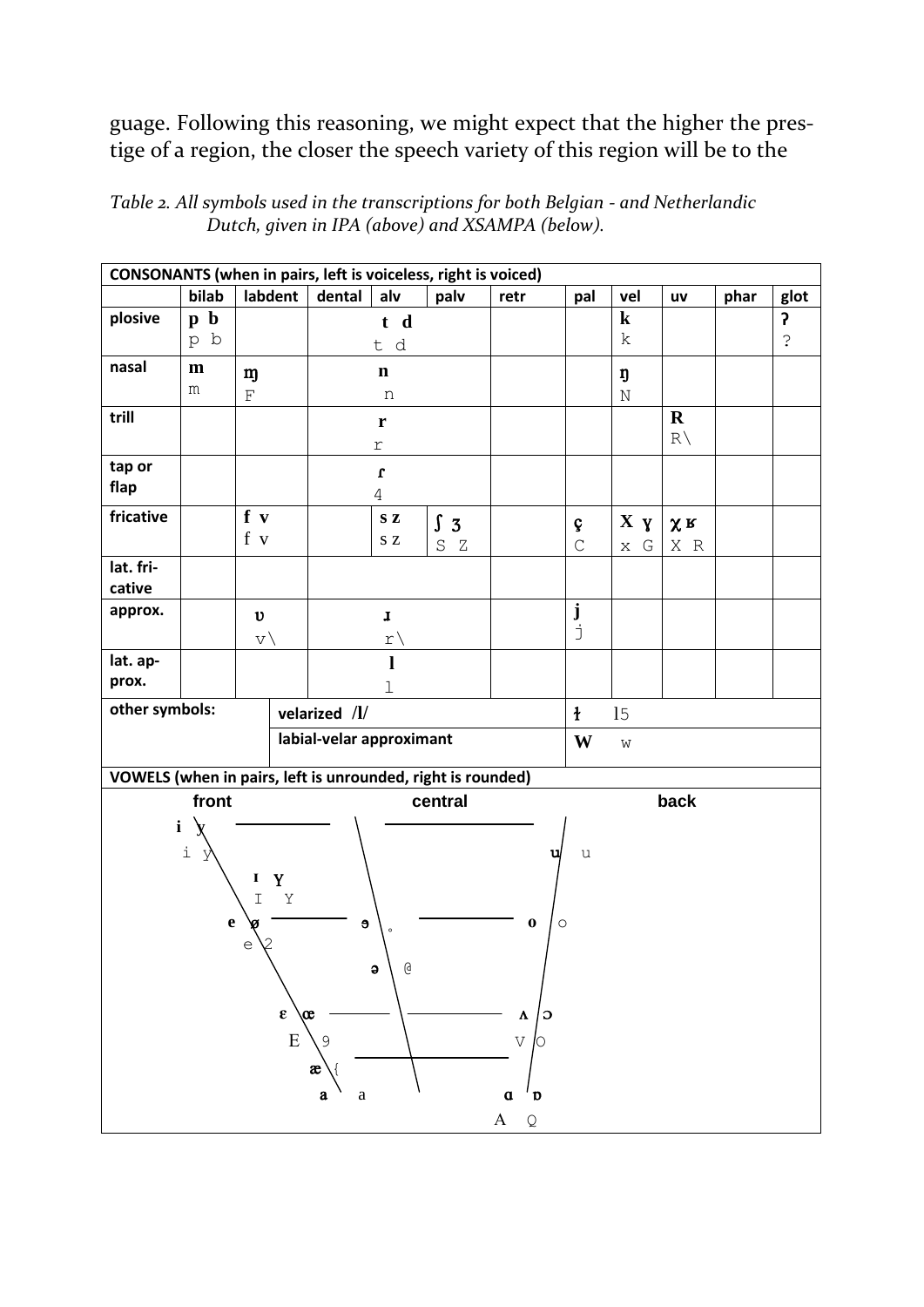| <b>IPA</b> | <b>XSAMPA</b> | <b>Meaning</b>        |
|------------|---------------|-----------------------|
| $\circ$    |               | Voiceless             |
| h          |               | Aspirated             |
| тI         |               | Syllabic              |
|            |               | Nasal                 |
|            |               | Long                  |
|            |               | Syllable-break        |
|            | $\mathbf{G}$  | <b>Primary stress</b> |
|            | ℅             | Secondary stress      |

*Table 3 Diacritics and suprasegmentals used in transcriptions*

standard language. This proposed relation leads to two further research questions that the current corpus equips us to ask the questions noted in Section 1, repeated here for convenience.

(1) a. Are the various forms of regional speech phonetically equally similar to the standard variety?

b. Does a regional speech form's similarity to the standard correlate with social prestige?

We hypothesize that regional speech is not all equally close to the standard variety, but rather that the proximity to the standard correlates with the prestige of the region. We therefore conjecture that the answer is negative to the first question and positive to the second.

To answer these questions, a graph is given in Fig. 4, where the mean distance of each sample of regional speech to its standard variety is given. The varieties are ordered by social prestige of the region (more peripheral regions on the side, more 'central' regions in the middle).

As can be seen in Fig. 4, the distances between word pronunciations in regional speech and their respective standard pronunciations are not equal, confirming our negative hypothesis with respect to the first research question in this section. Regional pronunciations in central areas are closer to standard pronunciations than regional pronunciations in more peripheral areas. A one-way ANOVA shows that the mean distance of regional to standard pronunciations differs significantly among regions  $(F(2382,7) = 36,7, p < 0.05)$ .<sup>5</sup> A closer look at the various regional-standard

 $\overline{a}$ 

<sup>5</sup> We should note that we measured the pairwise differences on the sets of words from the standard on the one hand and the regional speech on the other. If we had measured the mean differences between the standards and the regional speech samples, then we would have compared four mean differences from Belgium to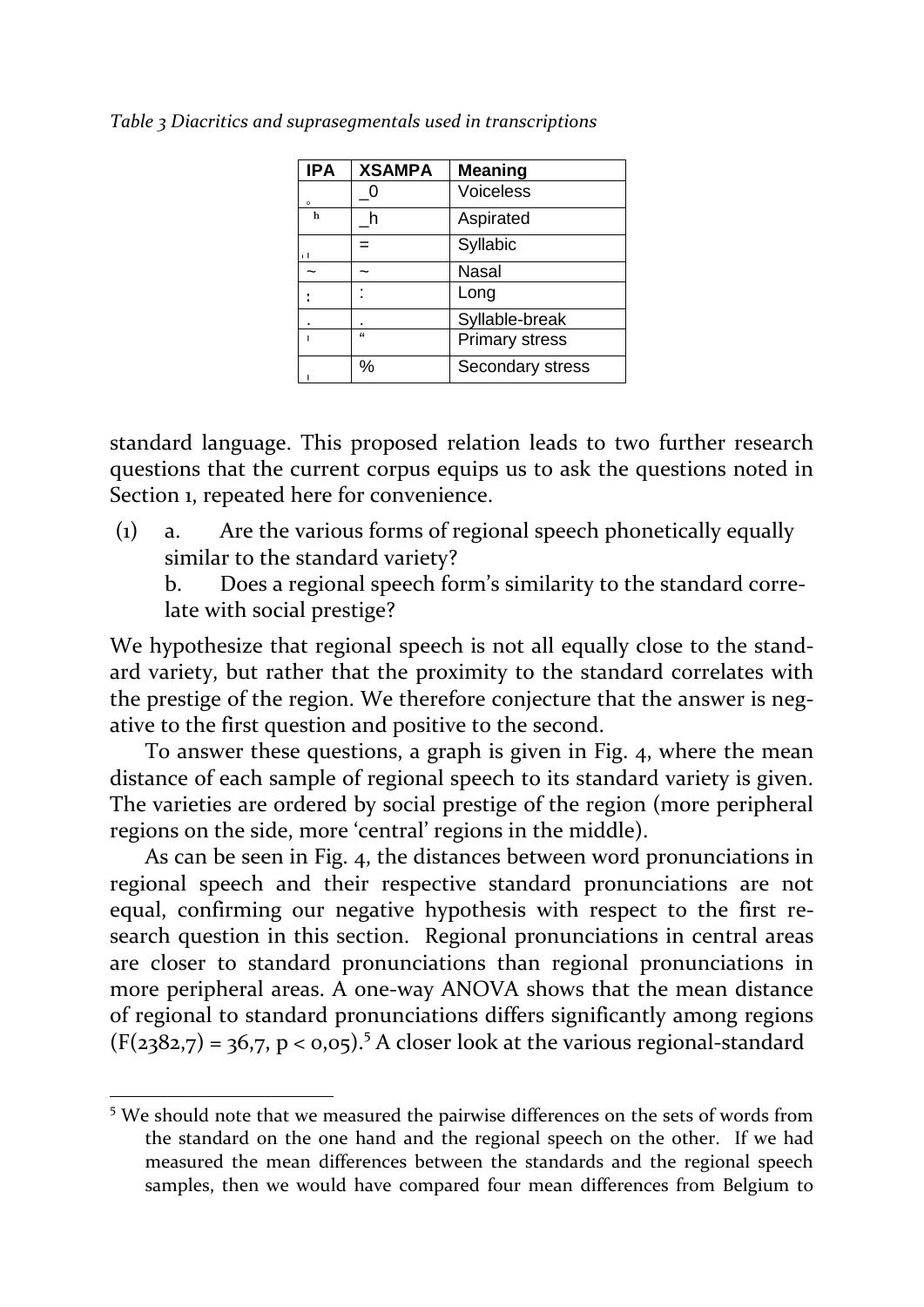

*Fig. 4 Mean distances of regional speech from the local standard. On the left: mean distances of Belgian Dutch regional speech samples to standard Belgian Dutch. On the right: mean distance of Netherlandic Dutch regional speech to standard Netherlandic Dutch. Central varieties (regions containing the capital city) are in the middle, peripheral varieties on the side.*

distances (using the Bonferroni post hoc test) shows that in Belgian Dutch all differences are significant, except for the difference between Belgian Limburg and Antwerp (in the graph, too, the difference is visually small). In Netherlandic Dutch, Groningen differs significantly from all other varieties with respect to its distance to the standard, and Netherlandic Limburg differs significantly from Groningen and Randstad, but the differences between Randstad and North Brabant on the one hand and North Brabant and Netherlandic Limburg are not significant.

The regional speech of the various regions is therefore not equidistant from the standard. Referring back to the cone model, this means that regional speech does not occupy a horizontal plane in Auer and Hinskens' cone (at equal distances to the standards) but rather differ vertically. At the same time, the distances to the standard do follow the relative social

 $\overline{a}$ 

four mean differences from the Netherlands, too few for a statistically meaningful comparison.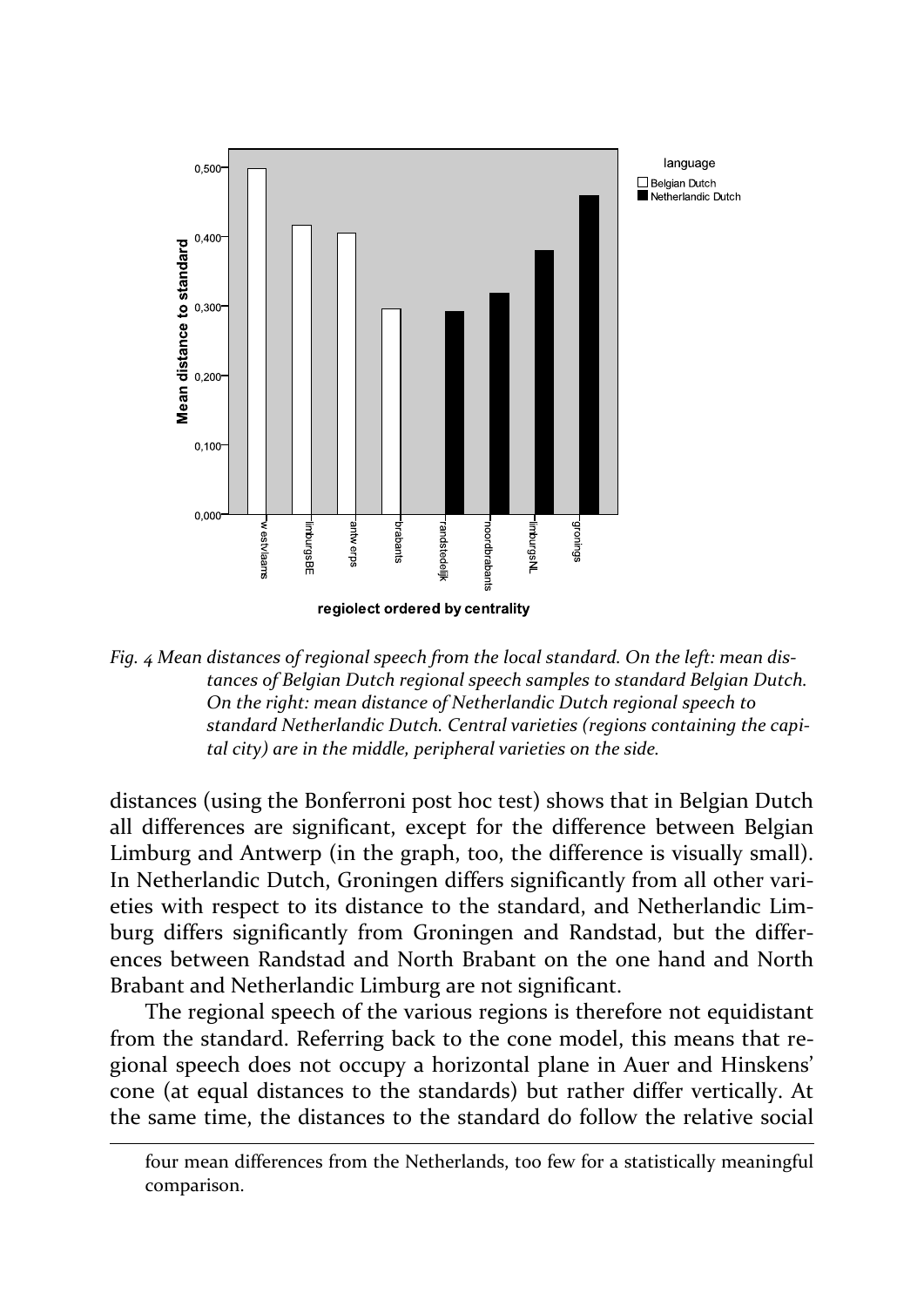importance of the regions, confirming our hypothesis with respect to the second research question in this section.

# *4.2 Belgium-Netherlands differences*

In the graph in Section 4.1 (above), the distances between regional pronunciations and standard pronunciations are slightly smaller in Netherlandic Dutch than they are in Belgian Dutch. This was indeed to be expected as a consequence of the late onset of standardization in Belgian Dutch (discussed above). Because the Belgian standard arose comparatively late, the relative differences between regionally accented speech and the standard variety are relatively large when compared to the differences between standard and regionally accented speech in Netherlandic Dutch (Grondelaers et al., 2001). Grondelaers et al.'s results are based on a lexical comparison. The current corpus, based on phonetic differences, may shed new light on this matter.

In Figure 5 the hypotheses regarding these questions are translated to the conical model. The larger area of variety within the speech continuum of regional Belgian Dutch implies that distances between standard and regional varieties are larger, resulting in a greater vertical variety. Even though there is no certainty about the organization of regional speech in the model (either horizontally or vertically), the Belgian Dutch area has more room for variation: more vertical variety corresponds to more horizontal variety in regional speech, due to the conical shape of the regional speech space. This reasoning leads naturally to further questions:

(2) a. Are phonetic distances between the Belgian Dutch regional speech of the different regions and the Belgian standard larger than the corresponding distances in the Netherlands? b. Is regional Belgian speech more varied than regional Netherlandic speech? Are phonetic distances in Belgian Dutch regional speech from different regions larger than the distances among the Netherlandic Dutch regions?

We may answer the first question using a *t*-test, resulting in a small, but significant (*t*(2388)=4,446, p < 0,05) difference between Belgian Dutch  $(m=0,404, SD=0,229)$  and Netherlandic Dutch  $(m=0,362, SD=0,226)$ , where m is the mean distance from regional speech to sample.<sup>6</sup> The first question can thus be answered affirmatively: distances between the regional speech forms and the standard are indeed slightly smaller in Netherlandic Dutch than in Belgian Dutch. The difference is small, just 0,19 standard deviations (Cohen's d).

 $\overline{a}$  $<sup>6</sup>$  See note five above.</sup>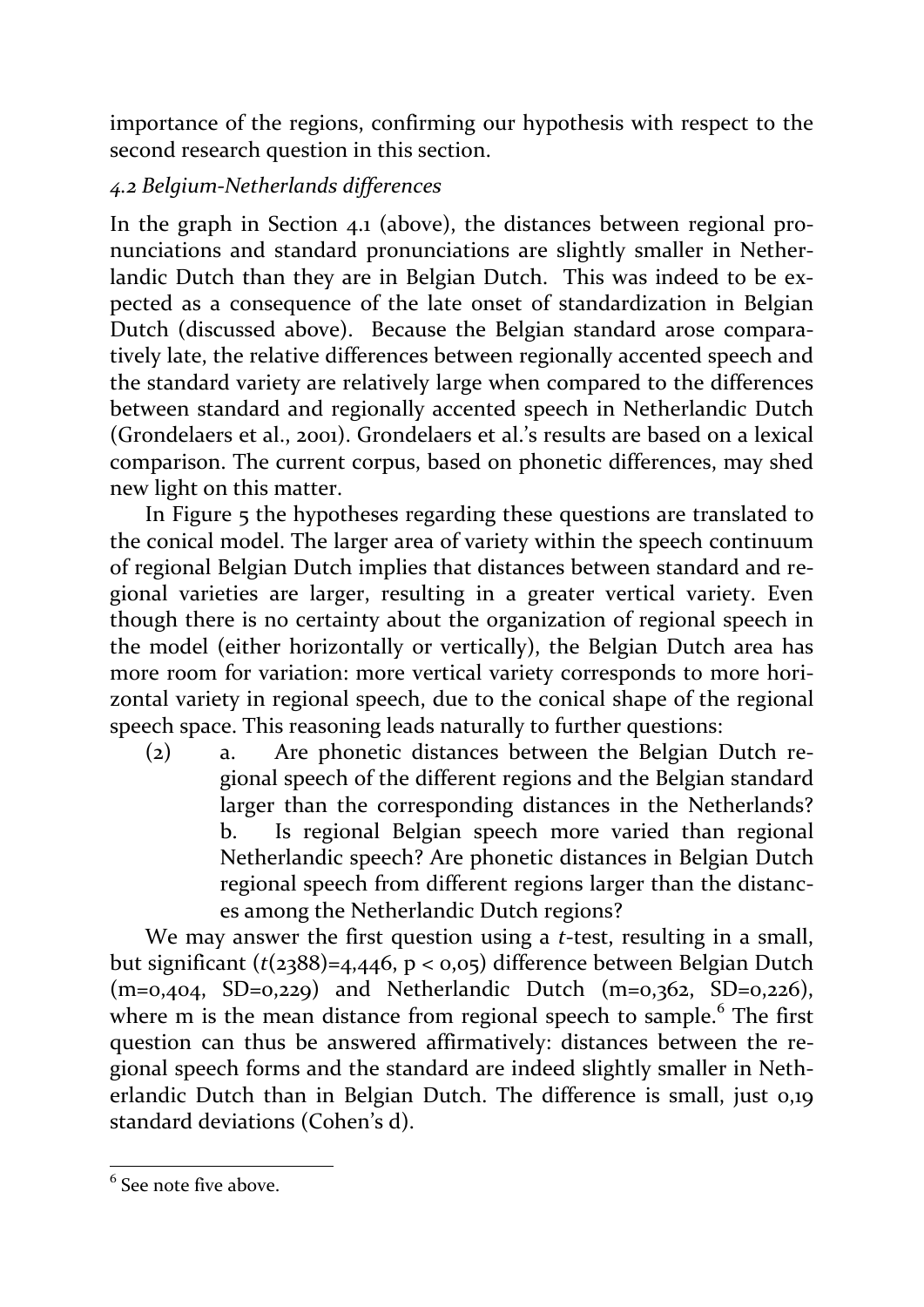

*Fig. 5 A geometrical rendering of the hypothesis that Belgian regional speech will be less standard-like (than the regional speech in the Netherlands) due to the greater differences between the standard and the base dialects.*

For the second question (does regional speech in Belgian Dutch differ more than it does in Netherlandic Dutch?) the regional speech forms of the one country should be compared to the regional speech forms of the other, so standard varieties are taken out of the equation. Fig. 6 shows the difference between Belgian and Netherlandic Dutch. The figure shows the distances among the regional speech forms, ordered by centrality of all regions. On the left of the figure the distance of the peripheral variety to the intermediate peripheral variety is given for both Belgian and Netherlandic Dutch, while on the right of the figure the distance of the intermediate central variety to the most central variety is given.

Fig. 6 suggests that Belgian Dutch and Netherlandic Dutch differ only slightly in the distances among regional speech forms. Almost all distances are the same, and only the intermediate central variety of Netherlandic Dutch (i.e. North Brabant) has a significantly smaller distance to the relevant intermediate peripheral variety and the central variety. Note that the distances between peripheral and intermediate peripheral varieties are larger than between peripheral and central varieties. A *t*-test reveals that the mean difference in the distance between Belgian Dutch regional pronunciations (m=0,445, SD=0,227) and Netherlandic Dutch regional pronunciations (m=0,414, SD=0,242), although small (Cohen's d=0,14 SD), is significant  $(t(3594)=3.877, p < 0.05)$ ,<sup>7</sup> but as we can see in the graph, this is due almost exclusively to the very standard-like North Brabant variety.

Since Belgian Dutch and Netherlandic Dutch differ significantly in regional-standard, but not in inter-regional distance we can conclude that the hypotheses presented above are only partly confirmed. The vertical

 $\overline{a}$ 

<sup>&</sup>lt;sup>7</sup> See note five above.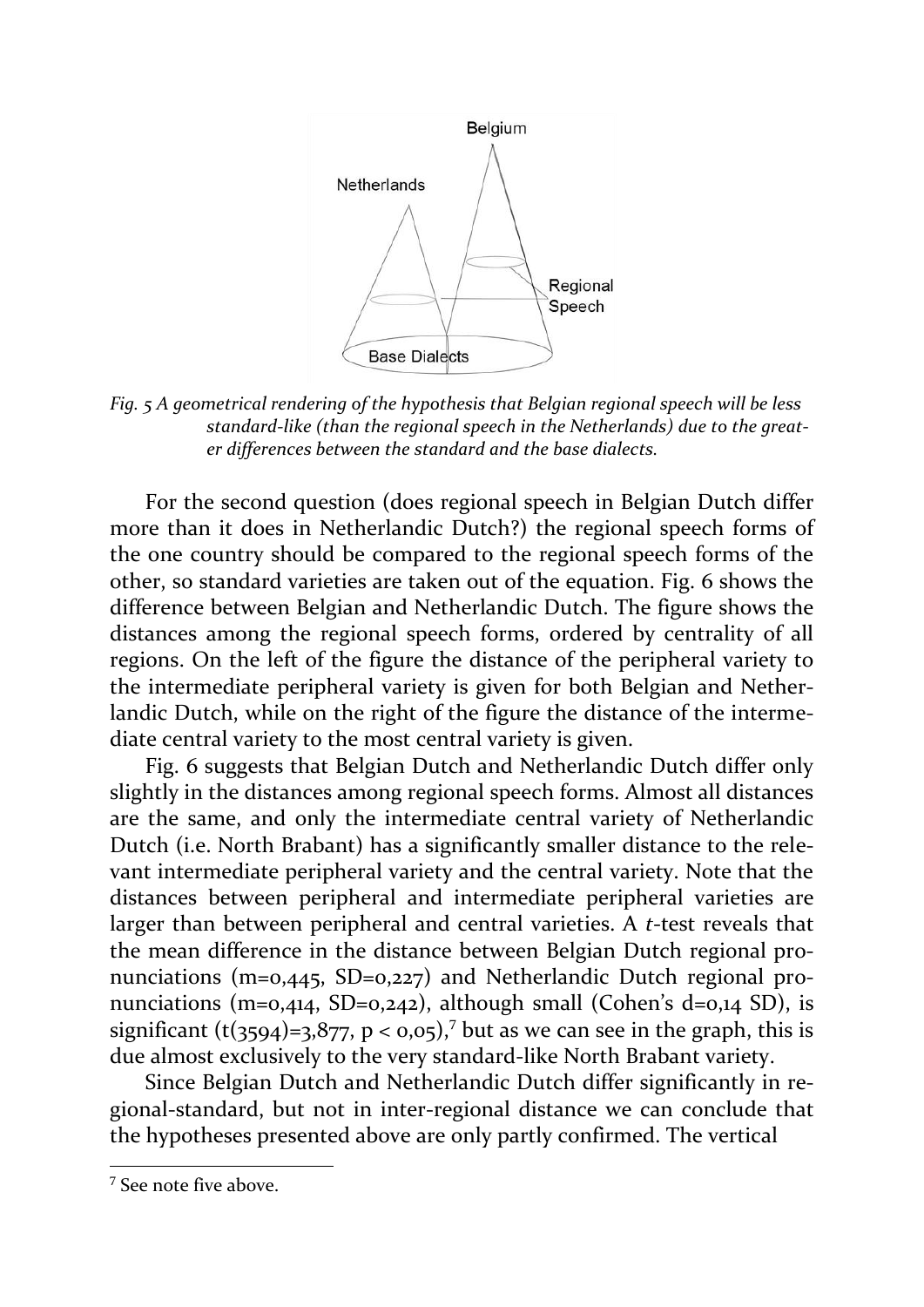

*Fig. 6. Mean distances of each regiolect to all other regiolects in the same country. Per = peripheral, Intp = intermediate peripheral, Intc = intermediate central and Cent = Central*

area of phonetic variety in Belgian Dutch is slightly larger than that in Netherlandic Dutch, but no such conclusions can be drawn for the horizontal dimension of variety.

### *4.3 Words vs. non-words*

The data presented here and transcribed in the corpus are intended for use *inter alia* in psycholinguistic experiments, more specifically and most immediately in a lexical decision task, which means that we should verify that the phonetic relations between regional speech and standards are commensurable for words and non-words. Since we wish to use the nonwords in a lexical decision tasks, we wish to verify that the subjects in lexical decision tasks are judging whether words are genuine in the absence of phonetic cues.

Fig. 7 shows the mean distances to other varieties. The height of the line represents the mean distances of words (darker) and non-words (lighter) in this variety to all other language varieties (in Belgian and Netherlandic Dutch).We note that the line representing words and non-words track each other quite well. Again, the varieties are ordered with Belgian Dutch varieties on the left and Netherlandic Dutch varieties on the right, so that the most peripheral varieties can be found on the sides and the most central varieties in the middle of the graph.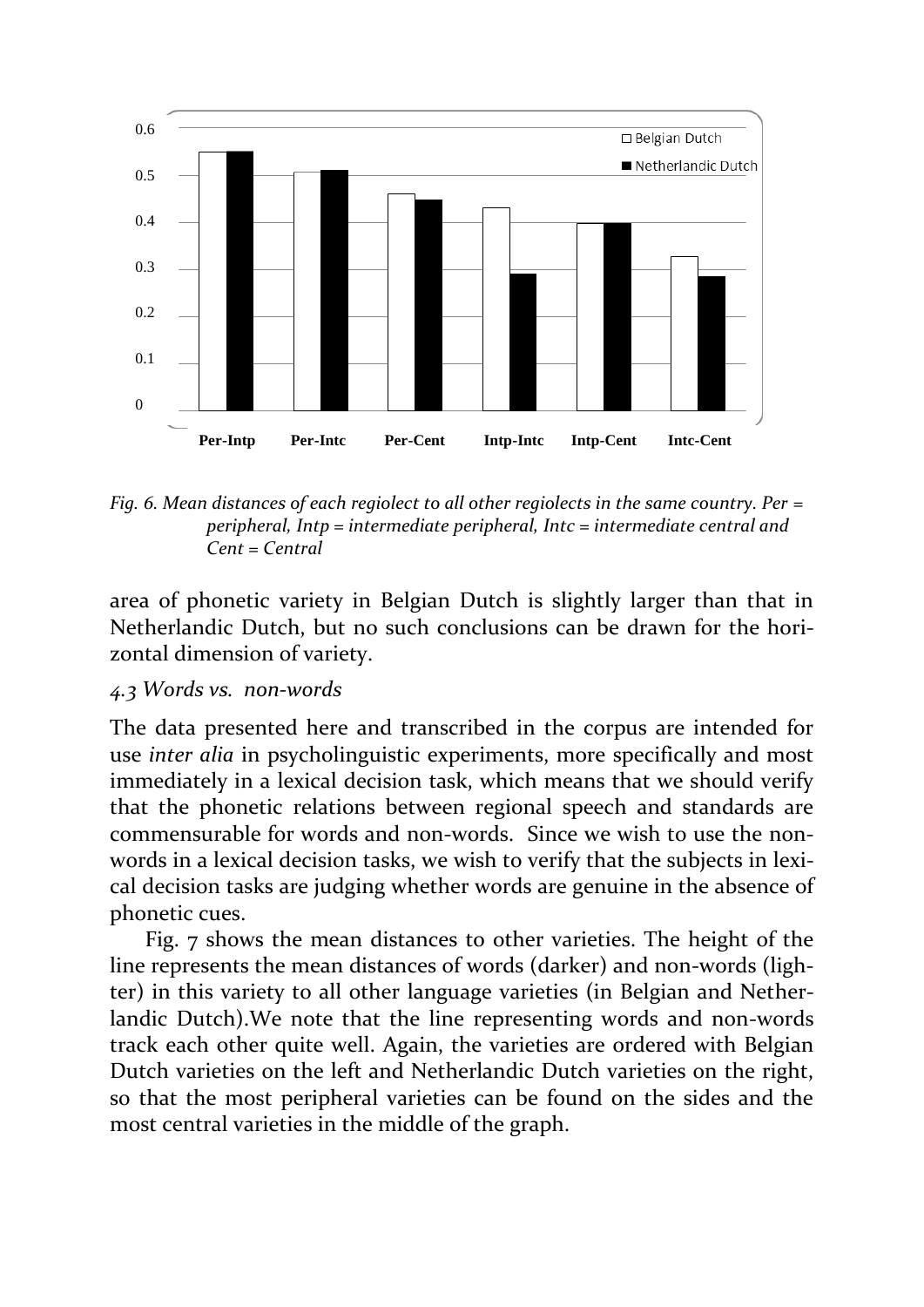

*Fig.7. Mean pronunciation distances of items in variety (on x-axis) to corresponding items in all other varieties for words and non-words. The least standard varieties are on the extreme left (Belgian Dutch) and extreme right (Netherlandic Dutch), the standard varieties are in the center.* 

Do non-words created for use in this corpus differ from words in any way other than the fact that non-words do not carry meaning? The lines in the graph (words and non-words) deviate slightly from each other in some language varieties, such as Belgian Limburg, but overall, they follow the same line. A *t*-test confirms that, overall, words (m=0,431, SE=0,238) and non-words (m=0,428, SE=0,218) do not differ significantly ( $t=0.905$ ,  $p \gg$ 0,05). Why the two word types differ in their mean distance to other language varieties in Belgian Limburg cannot be answered using the data at hand. It is important to keep in mind, though, that each language variety is pronounced by only one speaker, and in this case one speaker shows different behavior from all other speakers. In general it can be concluded that in this corpus, words and non-words do not differ in their phonetic relations among language varieties. The non-words are therefore suitable material for use in lexical decision tasks that wish to concentrate on lexical identity only, and that wish to avoid bias via phonetic cues.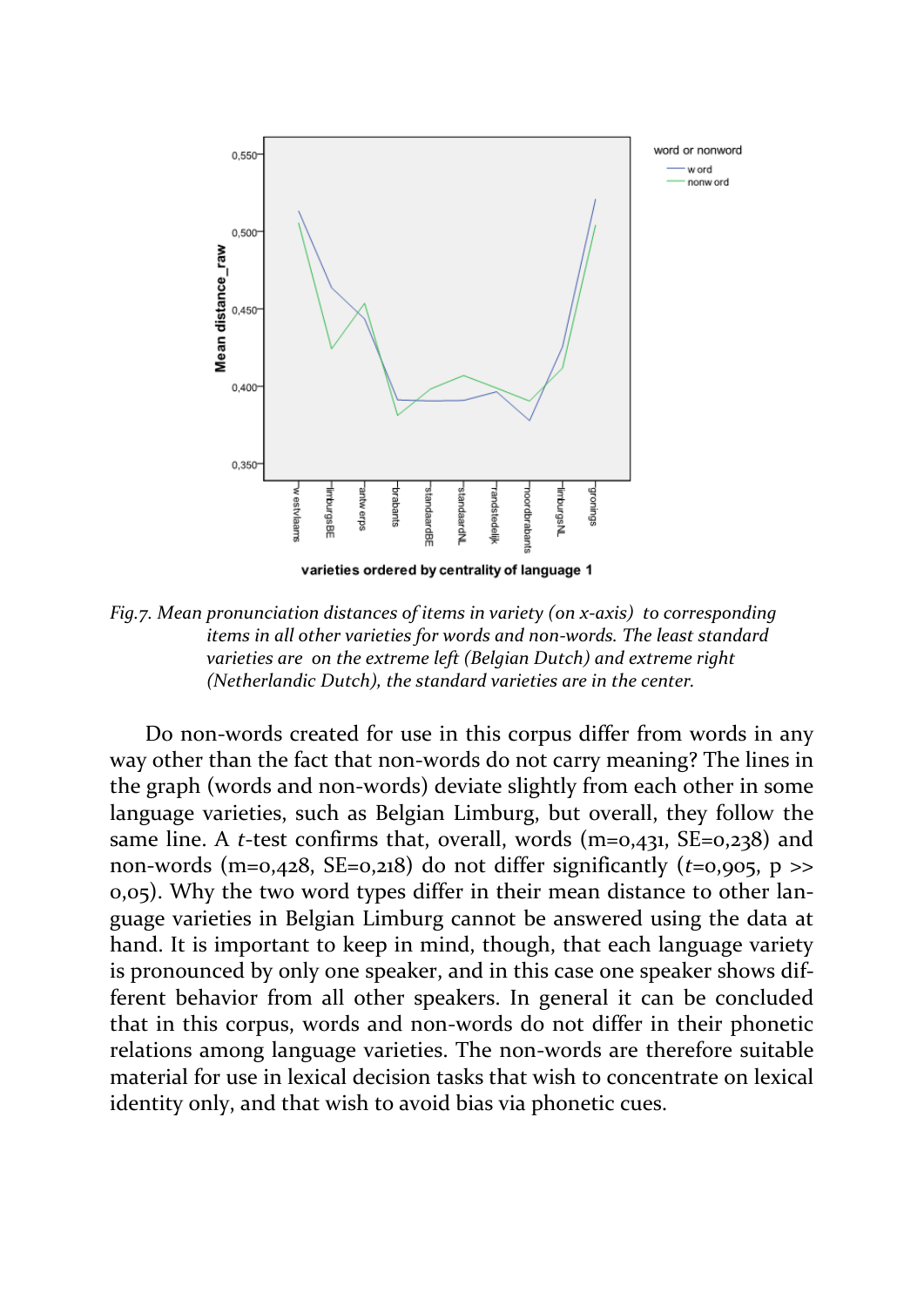#### *4.4 Regional speech and the Auer-Hinskens Cone*

A final question we wish to address concerns the probity of the Auer-Hinskens' cone model (see Fig. 1, above). This section summarizes the research in Nerbonne et al. (to appear), but we add methodological remarks and a discussion of statistical significance. We turn then to the research question: Does the speech of the various Dutch regional speakers conform to the Auer-Hinskens cone model?

The question is tricky to answer given the usual computational techniques available to dialectologists, and Nerbonne et al. (to appear) do not discuss this methodologically. It is tricky to answer because although we can measure the pronunciation differences in the samples we collect, we obtain a distance from one variety to another, but not a direction (not a vector). So if we ask whether the regional speech is closer to the base dialects than the standard is, we effectively place regional speech within a circle whose center is the base of the cone (with the base dialects) and whose diameter is the distance from the base dialects to the standard. Fig. 8 illustrates this (on the left). Fortunately, we can also ask whether the regional speech is closer to the standard than the base dialects are (Fig. 8, on the right), and the conjunction of those two propositions requires that the regional speech be intermediate between base dialects and standards is (see Fig. 8, center).



*Fig. 8. Because our measurements are distances without direction, we test for the intermediacy of regional speech (between base dialects and standards) in two steps, first asking whether regional speech is closer to the base dialects than the standard is (left), where we have drawn a circle with the base dialects as center and the standard-base distance as radius. We then ask whether the regional speech is closer to the standard than the base dialects are (on the right), where we have drawn a circle of the same radius as on the left, with the apex of the cone as center. Both of these conditions must be met for the regional speech to be intermediate (center).*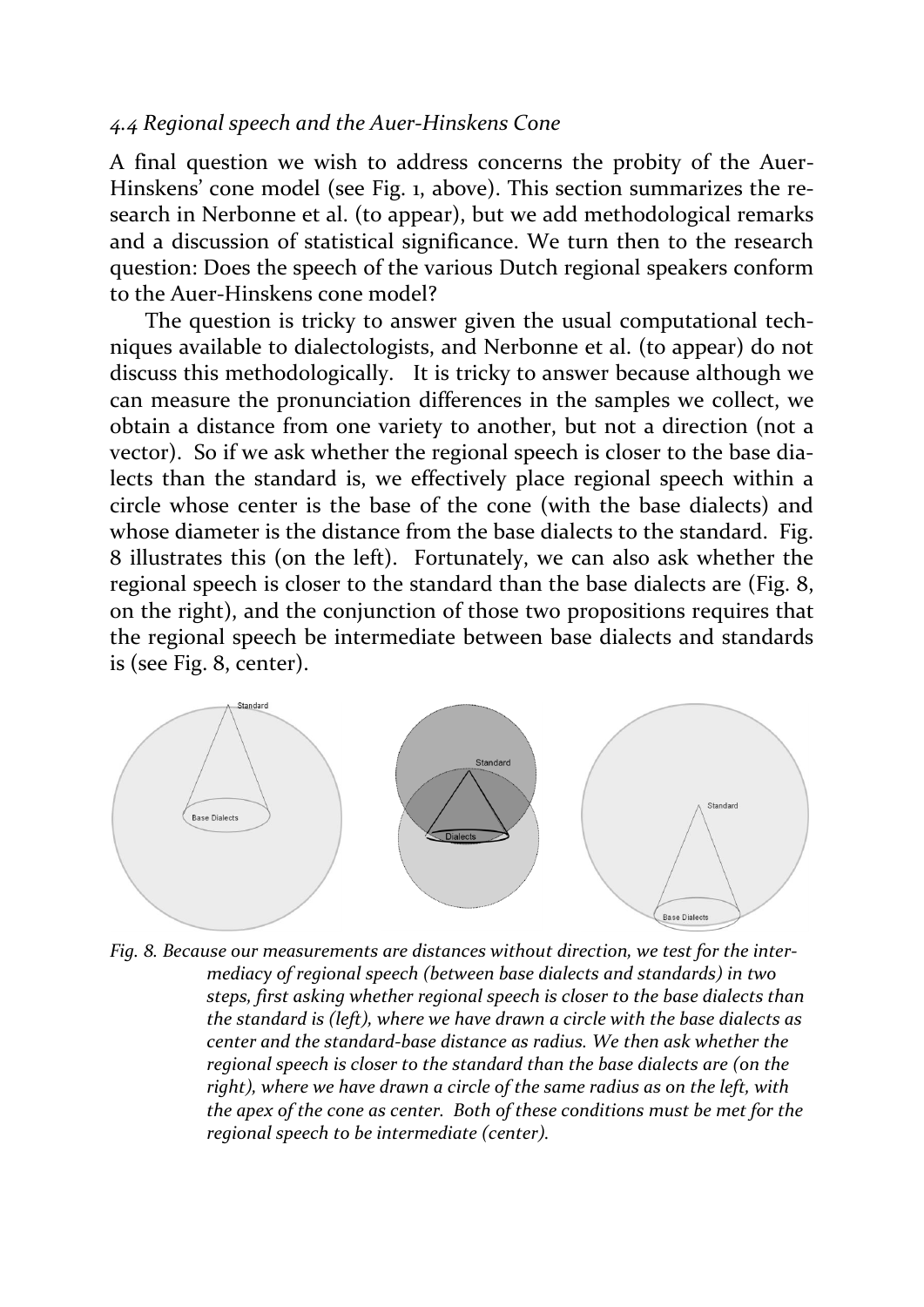As Nerbonne et al. (to appear) show, the various samples of regional speech in the Netherlands do not conform well to the cone model. Fig. 9 depicts the results of our measurements. It turns out that by and large, our regional radio announcers speak in a manner that is different from the base dialects and the standard, but which is not properly intermediate. We drew the non-intermediate dialects outside the circle which they failed to appear in, but we caution that one should not interpret the vertical dimension too hastily. For example, Groningen falls outside the circle of speech forms which are closer to the standard than the base dialects are, so we placed it outside that circle, in fact a bit lower than the base dialects. Fig. 9 may indeed suggest that the Groningen radio announcers spoke more "dialectally" than the base dialects speakers, but strictly speaking, we did could not measure this, only that it is more different from the standard than the base dialects are. We might have drawn Groningen above and further to the left to discourage the interpretation that it is more dialectal. We add, however, that the announcer may also be mixing non-standard elements from various base dialects and might, in this way, indeed speak more "dialectally" than the dialect speakers if he consistently favored non-standard elements from a range of base dialects, which however, are never found together in a single base dialect. Further analysis of the specific differences would be needed to be certain.

We speculated that the speakers may be performing in a regional manner, and that this sort of performance is difficult. We note that it also turned out that the announcers were able to discriminate among the varieties quite well, so that they consistently sound more like the base dialects of their own region than like the base dialects of any other region. Nerbonne et al. (to appear) do not assess the statistical significance of their results, but we add here that, if one examines the results from the perspective of a binomial distribution, and further suppose that the chance of a regional sample falling between the standard and the base dialects is *0.5* as a null hypothesis, then the chance of finding one or fewer instances falling within the interval in a sample of eight is statistically significant (*p<0.05*).

# **5 Conclusion**

This paper describes the corpus now available at [www.let.rug.nl/nerbonne/papers](http://www.let.rug.nl/nerbonne/papers) (search for this paper). Research currently conducted on the data gives insight into the relation of regional to standard speech in Bel gian and Netherlandic Dutch, and the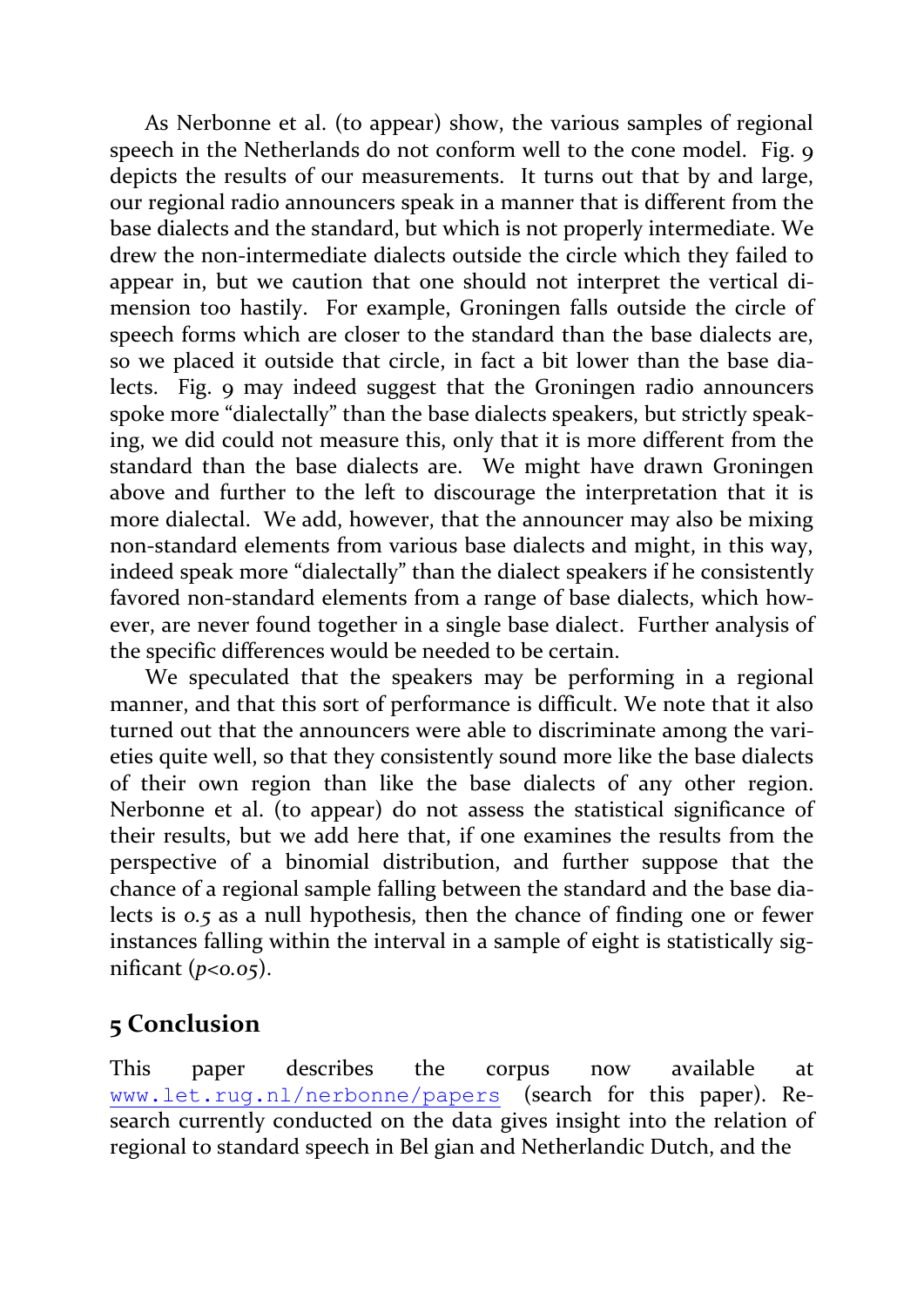

*Fig. 9. Samples of regional speech with respect to the Auer-Hinskens regiolectal cone. Five of the eight samples were more different from the basilects of their region than the standard, and two differed more from the standard than the basilects did. Only West Flanders regional speech succeeded in striking a compromise between its standard language (Belgian Dutch) and its base dialects. From Nerbonne et al. (to appear). See text for further discussion.*

corpus is suitable for further investigation as well.

In a first investigation, we showed that regional speech samples are not at equal distances from the standard. Rather, regional speech differs in its level of similarity to the standard, and the proximity to the standard is related to the general importance of a region in the nation. This relation suggests a bidirectional convergence of regional speech and standard: regional speech should move closer to the standard (standardization), and the standard may assume some features of the regional speech of the more prestigious regions. In a second study we corroborated Grondelaers et al.'s (2001) finding that standardization has progressed further in the Netherlands than in Belgium, attending to pronunciation rather than lexis, as Grondelaers et al. did, and focusing on regional speech rather than base dialects. We noted further that the differences between the Dutch and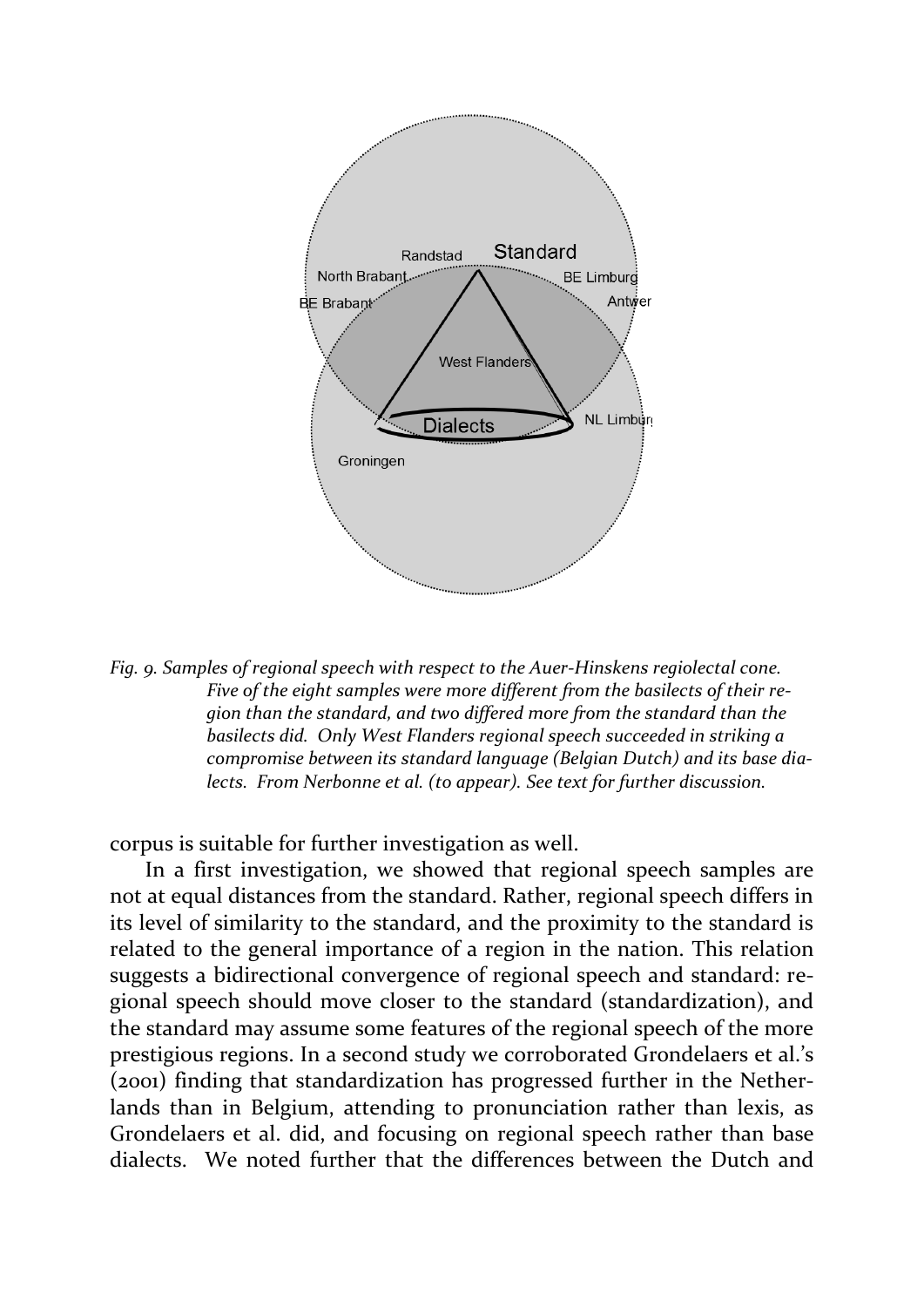Belgian regional pronunciations were significant, but quite small. In a third brief examination we showed that the non-words that Impe (2010:17ff) derived from existing words were quite similar in their pronunciation distances (to genuine words), confirming their appropriateness in psycholinguistics uses.

Fourth, the results of the phonetic distance computations show that regional speech does not conform to the Auer-Hinskens model for regiolects, and we speculated that it may be too difficult, even for professional speakers, to remain within the prescribed areas. We explicitly did not take issue with the developmental dynamic of regional speech implicit in the conical model, which is well motivated.

Standardization has progressed further in Netherlandic Dutch than in Belgian Dutch. In the current study phonetic differences both among regional speech forms and between the standard and the regional speech forms are slightly larger in Belgian Dutch than in Netherlandic Dutch. These relations suggest a larger vertical range of variety, but no conclusions can be drawn about horizontal variety yet. For more insight into the horizontal area of variety in Belgian and Netherlandic Dutch, the research has to be complemented with more dialectal language data.

Finally we suggest that the material might serve to provide further insights into the development of regional speech with further analysis and if used together with other material. With respect to the development of regional speech, one might wish to examine the material to determine which words tend to carry the strongest regional signals, i.e. identify the speaker as from a particular region. Once these "shibboleths" (Prokić, Çöltekin & Nerbonne, 2012) are known, one might further investigate their properties, including their token frequency, their distribution with respect to regions, and the (token) frequency with which they are used in regional speech of the sort our speakers specialized in, i.e. radio broadcasts intended for entire regions. We should like to understand how well the professional regional speakers exploit such words. Note that the final topic just suggested would require that one collect the speech of regional broadcasts directly, meaning we have crossed the line in topics to those which require supplementary material. Once that supplementary material was available in transcribed form, we should wish to examine the degree to which our word lists are representative of the regional speech heard in the broadcasts.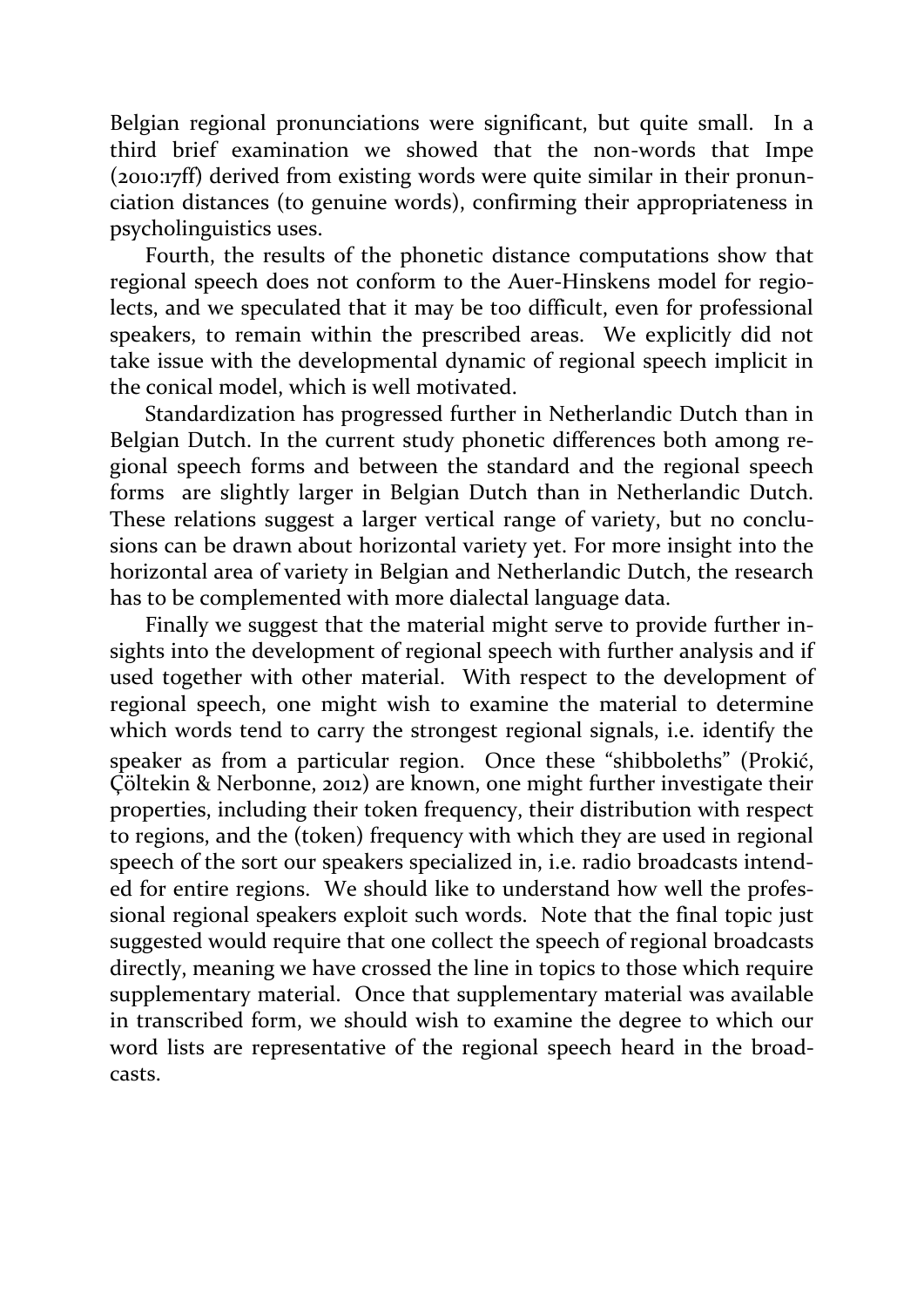#### *Bibliography*

- Auer, P. (2005). Europe's sociolinguistic unity, or: A typology of European dialect/standard constellations. In N. Delbecque, J. Van der Auwera and D. Geeraerts (eds.). *Perspectives on variation. Sociolinguistic, historical, comparative*. Berlin: De Gruyter Mouton, 7-42.
- Auer, P. & Hinskens F. (1996) The convergence and divergence of dialects in Europe. New and not so new developments in an old area. *Sociolinguistica*, 10, 1-30.
- Beijering, K., Gooskens, C. & Heeringa, W. (2008). Predicting intelligibility and perceived linguistic distances by means of the Levenshtein algorithm. In M. van Koppen, & B. Botma (eds.) *Linguistics in the Netherlands*, Amsterdam: John Benjamins, 13-24.
- Deprez, K. (1997). Diets, Nederlands, Nederduits, Hollands, Vlaams, Belgisch-Nederlands. In M. Clyne (ed.), *Undoing and redoing corpus planning*. Berlin: Mouton de Gruyter, 249-312.
- [Ferguson, C.](http://en.wikipedia.org/wiki/Charles_A._Ferguson) (1959). Diglossia. *Word,* 15, 325–340.
- Geeraerts, D. (2001). Een zondagspak? Het Nederlands in Vlaanderen: Gedrag, beleid, Attitudes. *Ons Erfdeel,* 44(3), 337-343.
- Geerts, G. (1992). Is Dutch a pluricentric language? Pluricentric languages: Differing norms in different nations. In M. Clyne (ed.), *Undoing and redoing corpus planning*. Berlin: Mouton de Gruyter, 71-91.
- Gooskens, C. (2006). Linguistic and extra-linguistic predictors of inter-Scandinavian intelligibility. In J. van de Weijer & B. Los (eds.). *Linguistics in the Netherlands* 23, Amsterdam: John Benjamins, 101-113.
- Gooskens, C. (2007). The contribution of linguistic factors to the intelligibility of closely related languages. *Journal of Multilingual and multicultural development,* 28(6), 445-467.
- Gooskens, C. & Heeringa, W. (2004). Perceptive evaluation of Levenshtein dialect distance measurements using Norwegian dialect data. *Language Variation and Change,* 16(3), 189-207.
- Gooskens, C., Heeringa W. & Beijering, K.. (2009). Phonetic and lexical predictors of intelligibility. *International Journal of Humanities and Arts Computing,* 2(1-2), 63– 81.
- Grondelaers S., van Aken, H., Speelman, D. & Geeraerts, D. (2001). Inhoudswoorden en preposities als standaardiseringsindicatoren. De diachrone en synchrone status van het Belgische Nederlands. *Nederlandse Taalkunde,* 6, 179-202.
- Gussenhoven, C. (2007). Wat is de beste transcriptie voor het Nederlands? *Nederlandse Taalkunde*, 12, 331-350.
- Heeringa, W. (2004). *Measuring dialect pronunciation differences using Levenshtein distance*. Ph.D. Dissertation, University of Groningen.
- Impe, L. (2010). *Mutual intelligibility of language varieties in the Low Countries: linguistic and attitudinal determinants*. Ph.D. Diss., University of Leuven.
- Impe, L., Geeraerts, D. & Speelman, D. (2008). Mutual intelligibility of standard and regional Dutch language varieties. *International Journal of Humanities and Arts Computing*, 2 (1–2), 101-117.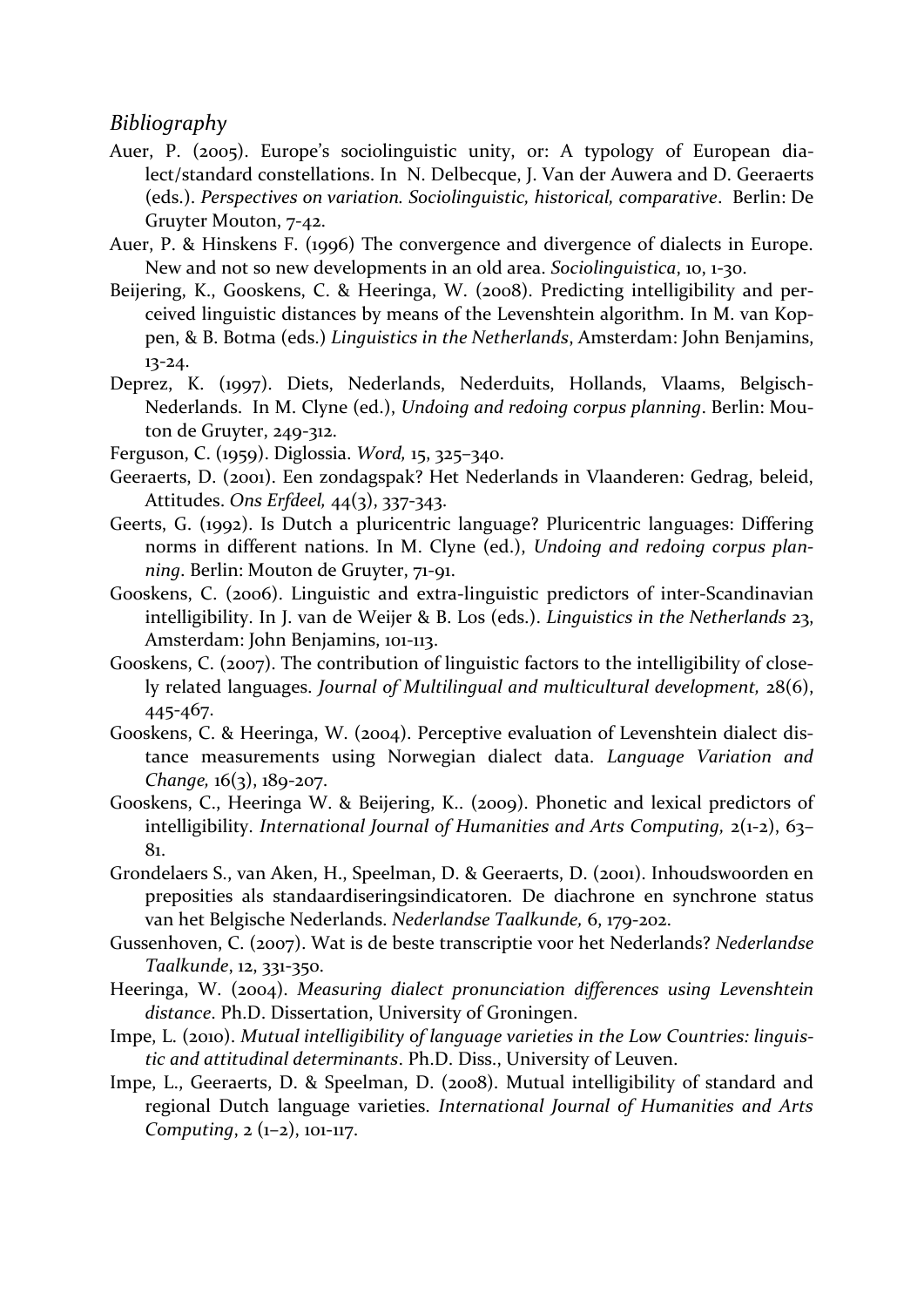- Kürschner, S., Gooskens, C. & van Bezooijen, R. (2008). Linguistic determinants of the intelligibility of Swedish words among Danes. *International Journal of Humanities and Arts Computing,* 2 (1-2). 83-100.
- Maurud, Ø. (1976). Reciprocal comprehension of neighbour languages in Scandinavia. *Scandinavian Journal of Educational Research*, 20, 46-52.
- Nerbonne, J. & Heeringa, W.. (2010). Measuring dialect differences. InJ.-E. Schmidt & P.Auer (eds.). *Language and Space: Theories and Methods*. Chap. 31. In series *Handbooks of Linguistics and Communication Science*. Berlin:Mouton de Gruyter, 550-567.
- Nerbonne, J., Colen, R., Gooskens, C., Kleiweg, P. & Leinonen,T. (2011). [Gabmap](http://urd.let.rug.nl/nerbonne/papers/Gabmap-long-2011.pdf)  A [web application for dialectology.](http://urd.let.rug.nl/nerbonne/papers/Gabmap-long-2011.pdf) *Dialectologia*. Special Issue II, 65-89. (Spec. Iss. *Production, perception and attitude* ed. by J. Nerbonne, S.Grondelaers, D. Speelman & M.-P. Perea.
- Nerbonne, J. van Ommen, S.,Wieling, M., & Gooskens C. (to appear). [Measuring social](http://urd.let.rug.nl/nerbonne/papers/Measuring-Social-Differences-Pronunciation-2012-Nov-5.pdf)[ly motivated pronunciation differences.](http://urd.let.rug.nl/nerbonne/papers/Measuring-Social-Differences-Pronunciation-2012-Nov-5.pdf) Accepted to appear in: L. Borin & A. Saxena (eds.) *(Comparing) Approaches to Measuring Linguistic Differences* (tentative title). Berlin: Mouton De Gruyter.
- Prokić, J., Çöltekin, Ç. & Nerbonne, J. (2012). Detecting shibboleths . In M. Butt & J. Prokić (eds.) *Visualization of Language Patters and Uncovering Language History from Multilingual Resources.* Workshop at the 13th Conference of the European Chapter of the Association for Computational Linguistics. Avignon, France, 72-80.
- Speelman, D., Grondelaers, S. & Geeraerts, D. (2008). Variation in the choice of adjectives in the two main national varieties of Dutch. In G. Kristiansen & R. Dirven (eds.) *Cognitive sociolinguistics: Language variation, cultural models, social systems*, Berlin: De Gruyter , 205-233.
- Taeldeman, J. (1993). Welk Nederlands voor Vlamingen? In L. De Grauwe en J. De Vos (eds.) *Van sneeuwpoppen tot tasmuurtje Aspecten van Nederlandse taal- en literatuurstudie*. (*Spieghel historiae* 33) 9-28.
- Van de Velde, H. (1996) Variatie en verandering in het gesproken Standaard-Nederlands (1935—1993). Ph.D. Diss., University of Nijmegen.
- Videnov, M. (1999). The present-day Bulgarian language situation: Trends and prospects*. International Journal of the Sociology of Language,* 135, 11-36.
- Wieling, W., Heeringa, W. & Nerbonne, J. (2007). An aggregate analysis of pronunciation in Goeman-Taeldeman-Van Reenen-Project data. *Taal en Tongval,* 59, 84–116.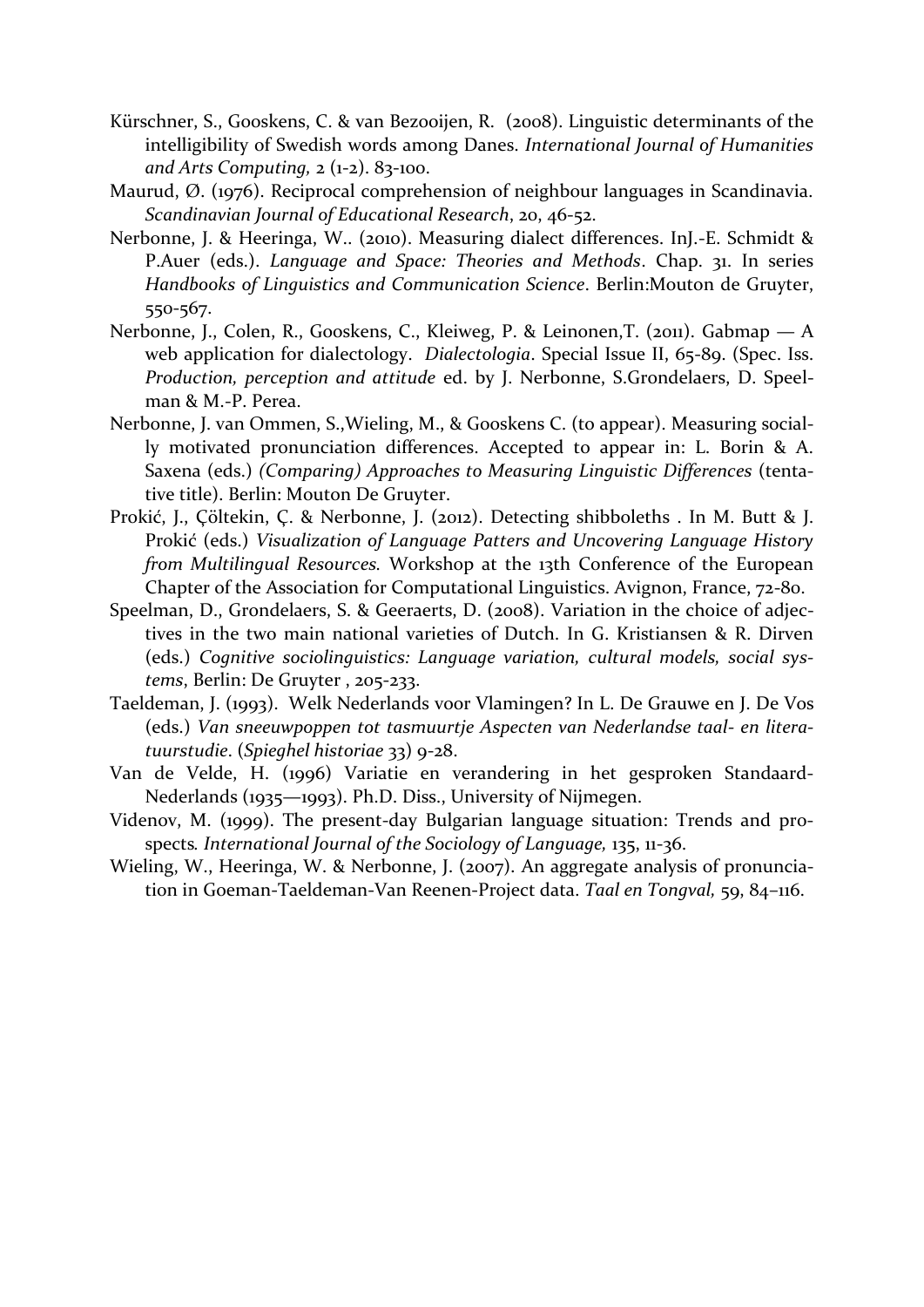# **Appendix 1 item list - words**

Binational aandacht afhangen afvallen afwezig antwoord armoede arrogant bang bed begrijpen behalen benauwd besparen betalen bezetten bezoek bloot boom brullen brutal diet dierentuin dreiging droog duur eerlijk eeuwigheid eigenwijs fotograaf gebeuren gebouw gebruik gebruiken gestoord gevoel goed goedkoop groot haastig hard

helm hoog inzitten kapstok keuken klinker kopen kort lachen leunen levend levendig liggen maaien maken midden mogen nemen noemen nummer onveilig oorlog oprit opvolgen opwinden pakken passagier persoon piekeren prachtig puin rijden rinkelen rustig scheren schok schrijven schutting simpel slecht spreken

stabiel stampen steeg vakantie vallen verhaal verstaanbaar vlieg vreemd water weten wijf wijze winkel wrijven zegen zeggen ziek zwaar Belgian Dutch aanvaarden ambetant autostrade babbelen blokken constant content deftig dikwijls droevig eenvoudig eigenaardig enorm fameus flik fuif gebuur gerust gezaag goesting hesp

juist klucht kotmadam kuisen leerkracht living ma ogenblik onnozel opdoen peizen pint plezant proper schoon smijten spijtig tamelijk uitslag vake verband verlof verschieten verstaan vlug vrijen wenen zalig zeveren Netherlandic Dutch aardig balen bedrijf buurman eikel gaaf gauw geinig gezeik gillen goor

gozer hartstikke heerlijk hoeven huilen huiskamer jammer jatten jemig jus kegelen kroeg kweekschool lullen mediciin meid microfoon moment ome onwijs onzin ouwehoeren pinnen pissig ranzig salaris schoonmaken schrikken snappen sneu toesturen triest vent verkering vervelend vrolijk zakken zeiken ziekenhuis